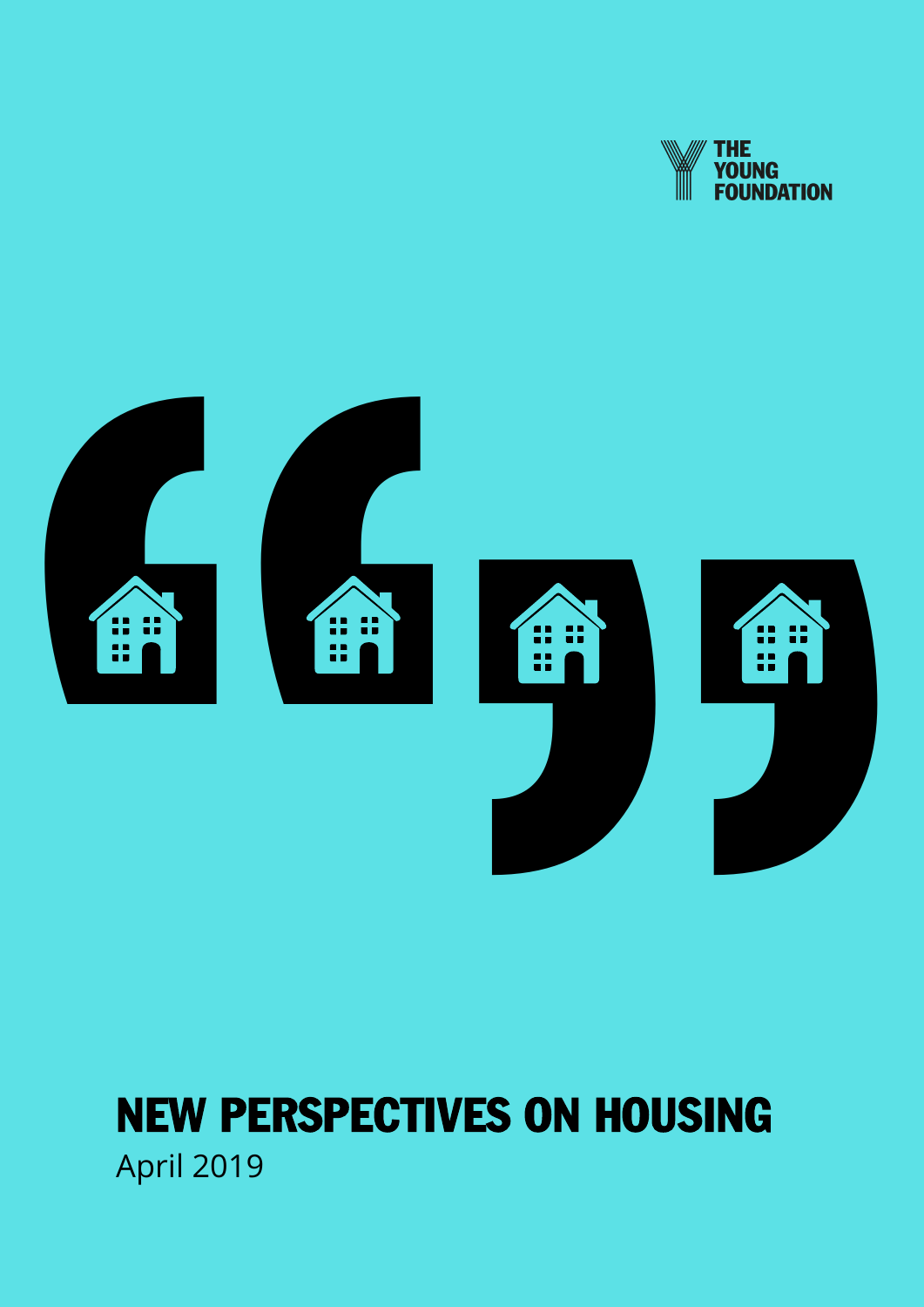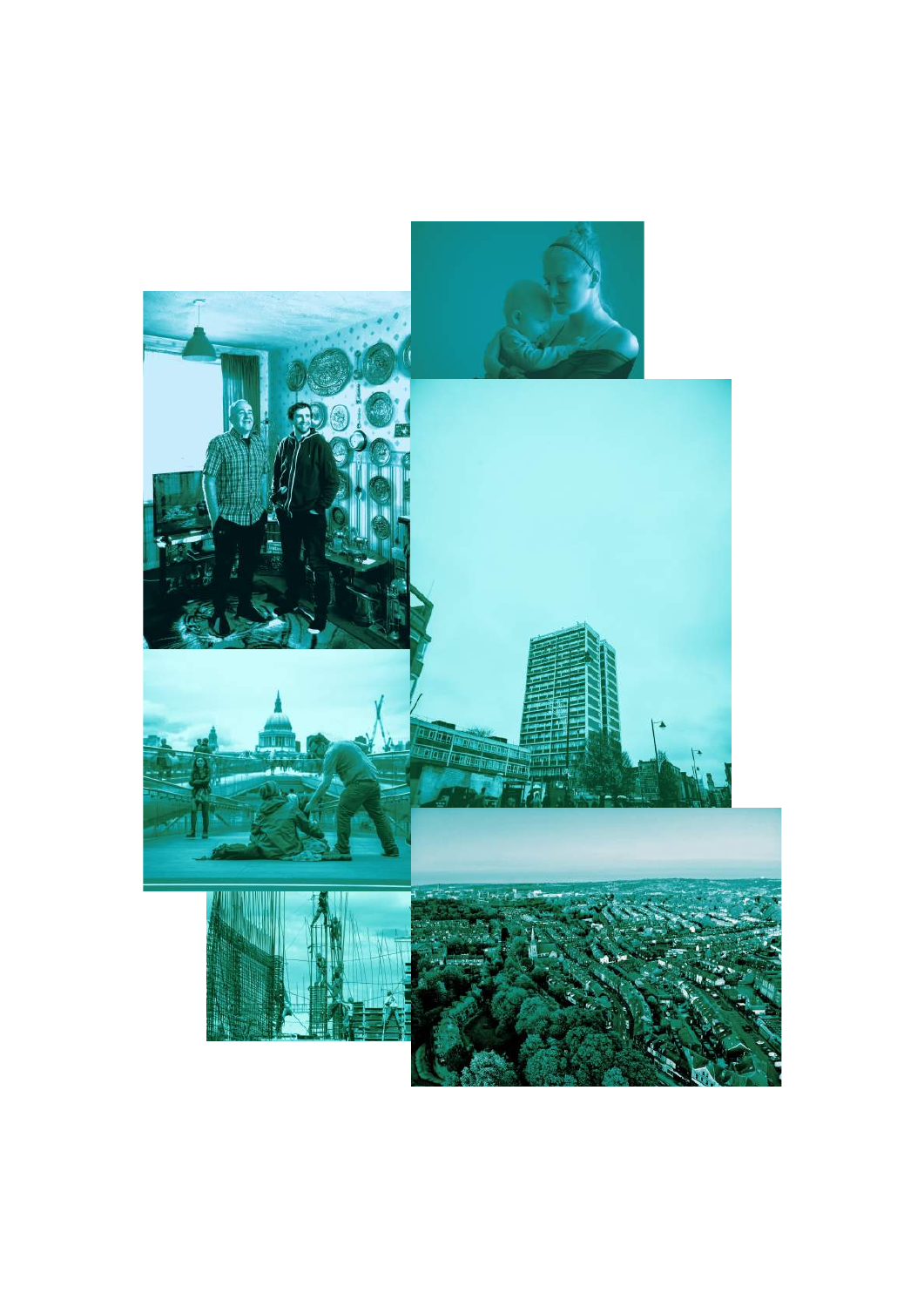## NEW PERSPECTIVES ON HOUSING

First edition published in April 2019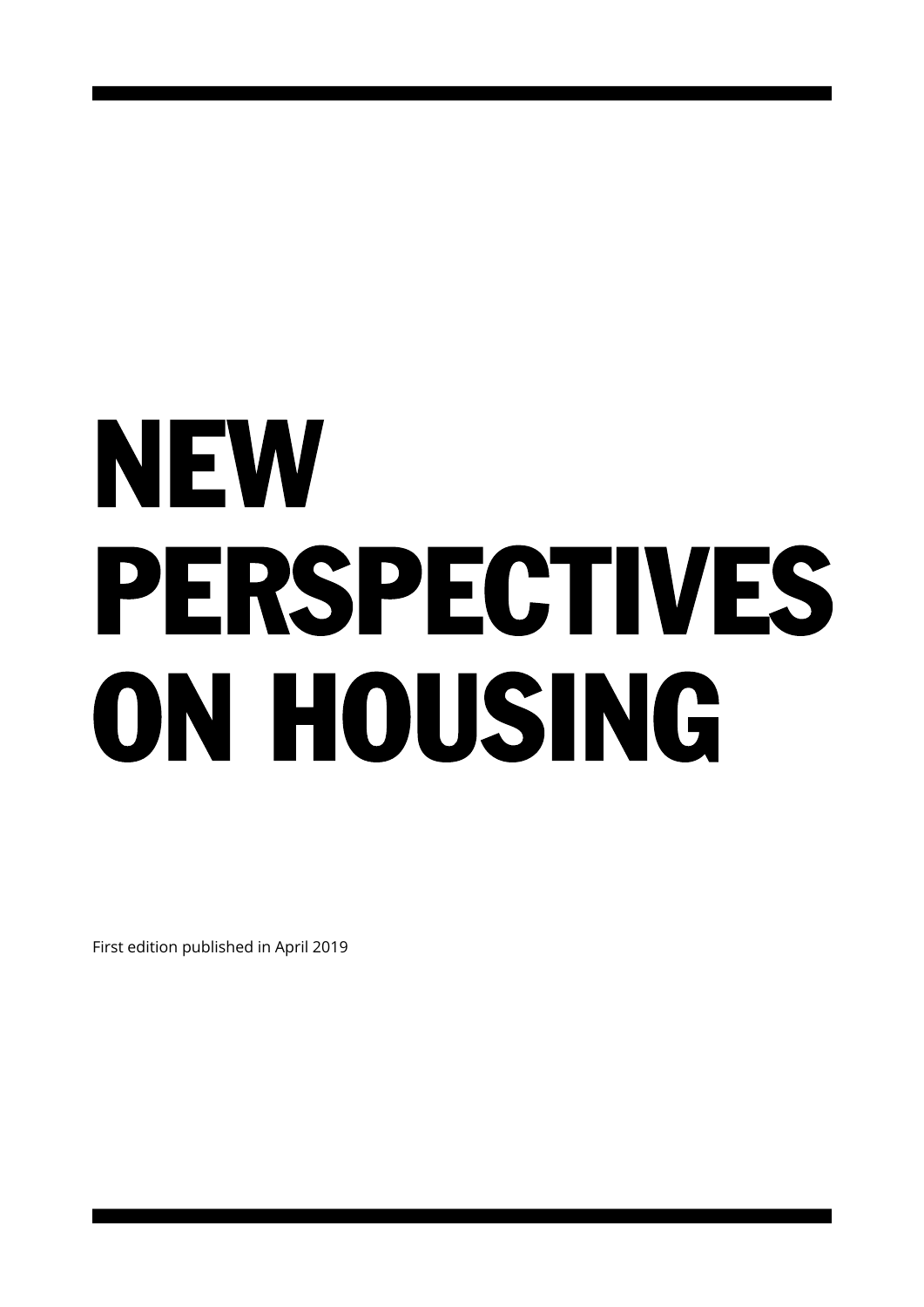### ABOUT US

The Young Foundation's mission is to develop better connected and more sustainable communities across the UK. As a UKRI accredited Independent Research Organisation, social investor and community development practitioner, we combine all our skills and expertise, to further that mission.

We amplify the stories and lived experiences of people in our communities; using this as a spur to drive locally-led community action and enterprise. And we use what we learn across different communities to spot national patterns of need and opportunity; working with national partners to support new ideas to tackle those shared, national challenges.

Bringing together our own – and other people's – work, we are building a shared body of evidence, tools and insight about how communities are taking action on the issues that affect them.

We have created and supported over 80 organisations including: Which?, The Open University, Language Line, Social Innovation Exchange, School for Social Entrepreneurs, Uprising and Action for Happiness.

Find out more at **youngfoundation.org**

## ABOUT REIMAGINING RENT

The Young Foundation believes innovation can play an increasingly significant role in making the private rented sector work better.

Inspired by initiatives like Dot Dot Dot and Homes for Good, in 2017 we launched Reimagining Rent, a unique accelerator programme supporting innovative initiatives tackling many of the challenges presented by the Private Rented Sector.

The programme offers a 6 month course of free workshops, consultancy and access to experts, enabling participants to strengthen their model, demonstrate social impact and explore opportunities to scale. At the same time we continue to build alliances across the housing sector to increase attention on innovation and attract investment so that more people can have access to secure and affordable homes.

Since 2017, we've supported a diverse group of 13 ventures through Reimagining Rent and we're pleased to announce that applications are now being accepted to join our third cohort.

#### Apply here: **youngfoundation.org/projects/ reimaginingrent/**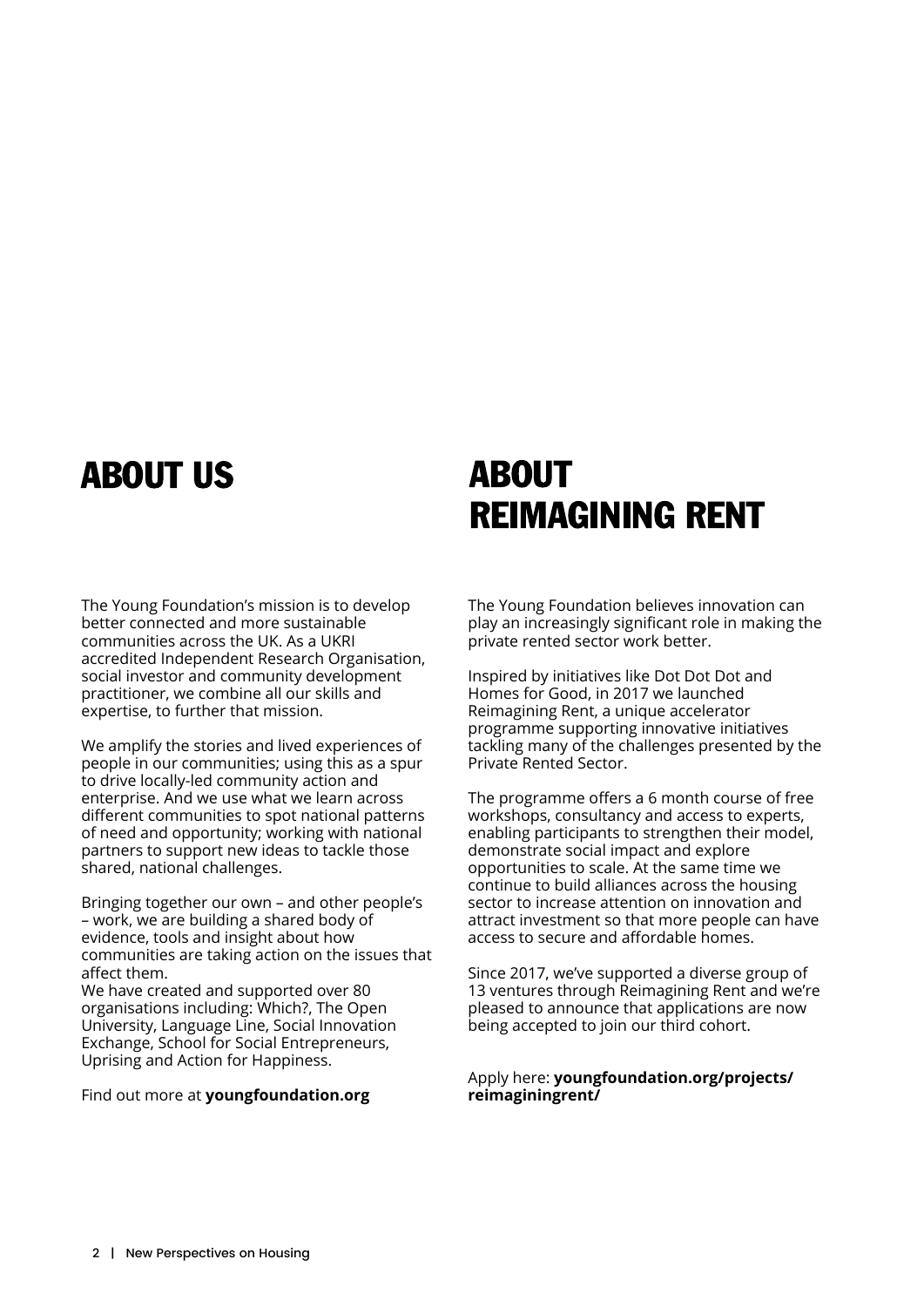## **CONTENTS**

|   | Introduction                                | 5  |
|---|---------------------------------------------|----|
|   | <b>Affordability</b>                        | 7  |
| 2 | <b>Insecurity of tenure</b>                 | 12 |
|   | Families with dependent children in the PRS | 17 |
|   | The role of intermediary organisations      | 22 |
|   | Use of existing housing stock               | 27 |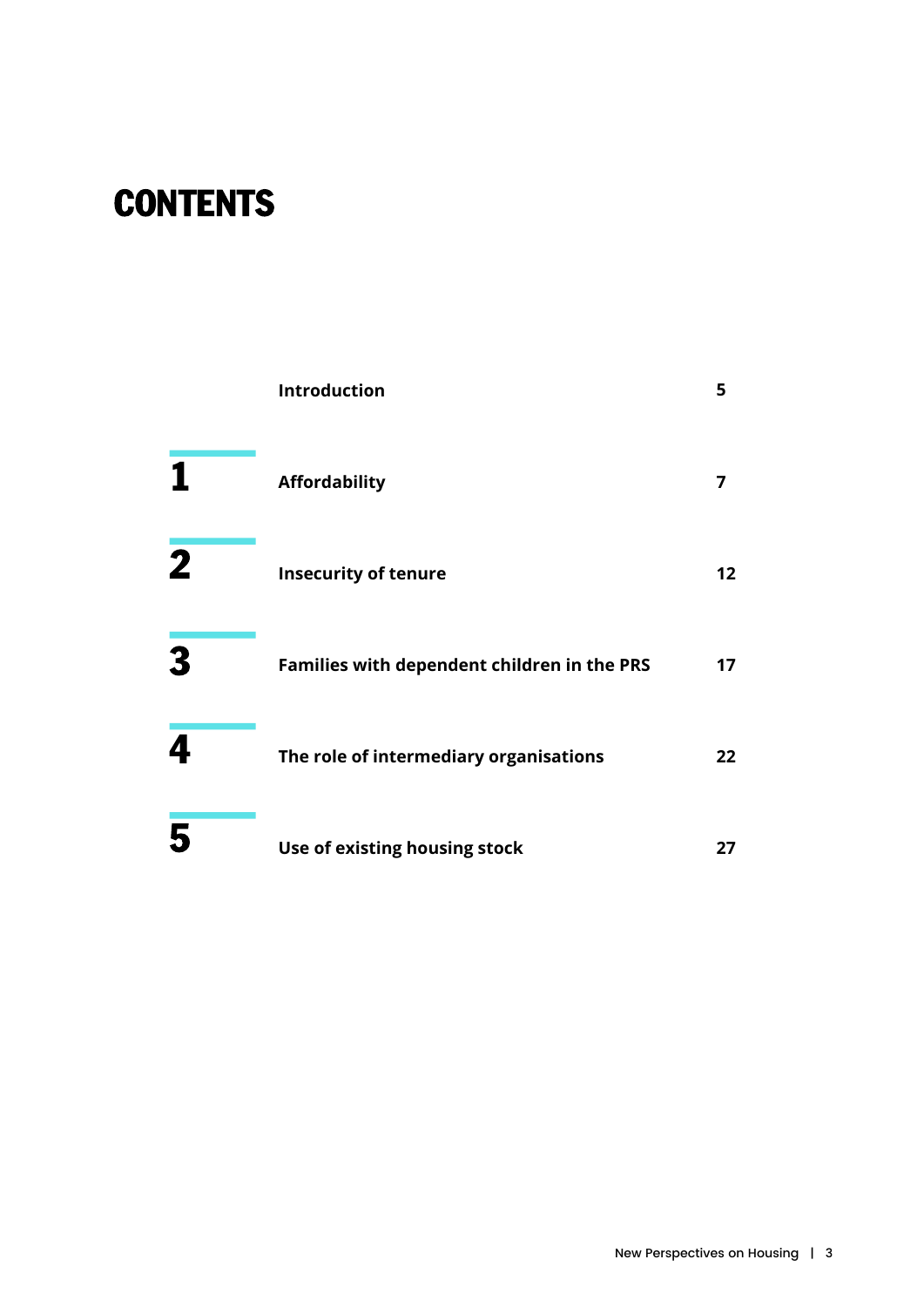## AN **BY HELEN GOULDEN**

## INT RODUCTION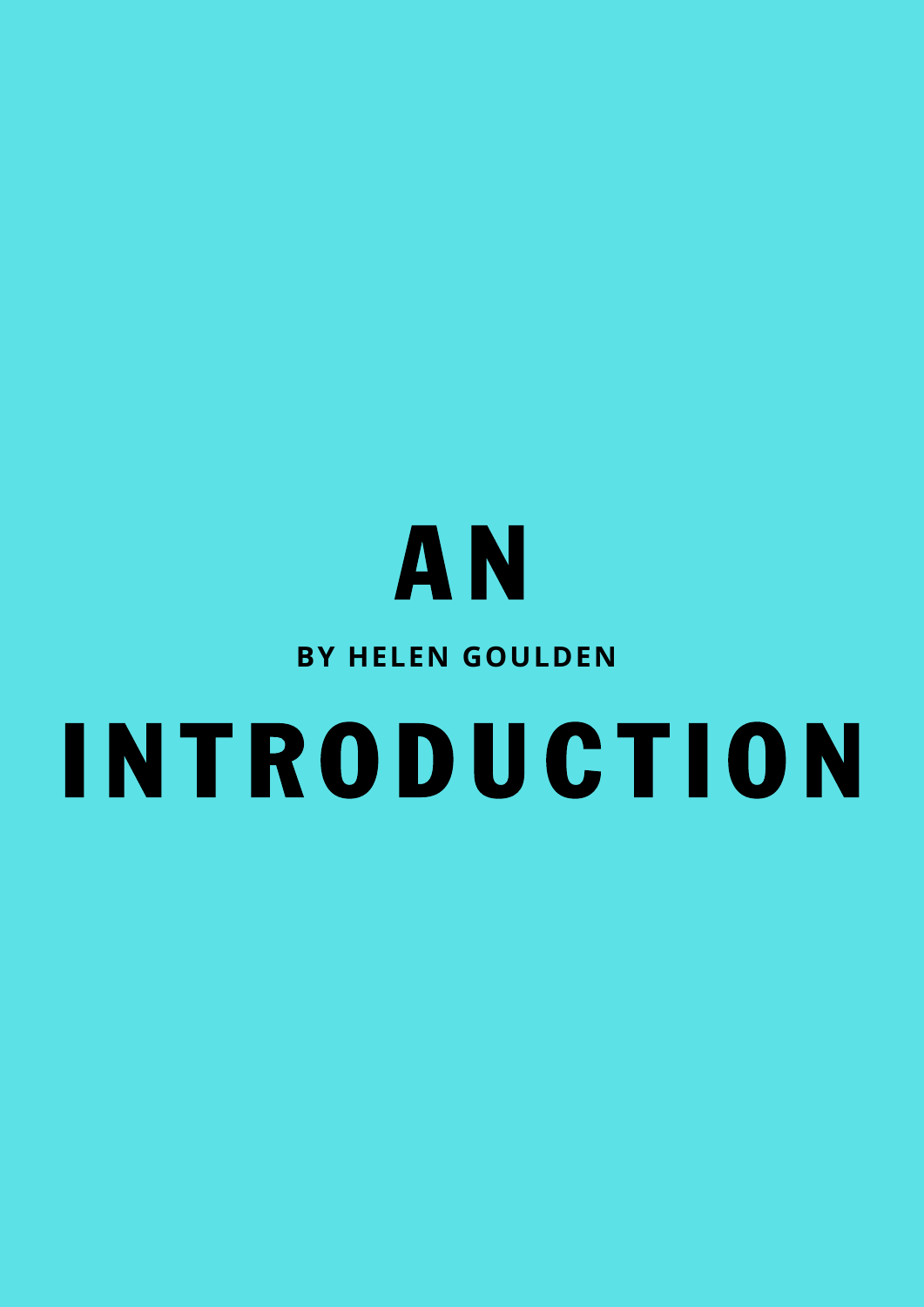The private rental sector has doubled since 2002, and by 2021 some research suggests that a quarter of households will be renting their home. Five million households currently privately rent and a quarter of those are families. There's increasing awareness and evidence that a secure place to call home is a key determinant in a child's well-being, health and education.

In 2017, Young Foundation research highlighted many issues facing low income or vulnerable renters. Affordability, insecurity of tenure, the experiences of families in the rental sector, empty homes, the practices of intermediaries and some landlords, are all increasingly coming under scrutiny and regularly make the headlines.

Over the last eighteen months, The Young Foundation has been working with The Nationwide Foundation to support new ideas and ventures to tackle some of these challenges; and a collection of those are highlighted in this short report. What becomes increasingly clear, is that this is a system in which there is a continued need for innovation which supports change across the system. No one policy, regulation or initiative or enterprise will shift some of the entrenched challenges facing housing in this country. It requires new ideas and ventures, innovative ways to implement regulation, new intermediaries, policies and commitment to socially responsible renting by landlords of all kinds.

New Perspectives represents one, initial way of bringing 'the system' together in one room. Property developers, landlords, young people, tenants, central and local government, charities, housing associations, key thought leaders and social innovators, all engaged in one conversation – how to improve the security, supply, quality and affordability of homes for everyone; a home as a right – regardless of who you are, or what region of the country.

This report sets out five housing challenges that we're putting under the microscope as part of the New Perspectives project, to be explored in London on 24th April 2019. Through bringing together and exchanging very different perspectives on the nature of some of our challenges within the private rental sector, we expect new forms of innovation to emerge; innovation which is systemic in nature; that encourages different actors to work together, in concert, using the different levers and resources at their disposal to effect positive change together.

#### **Helen Goulden**

Chief Executive, The Young Foundation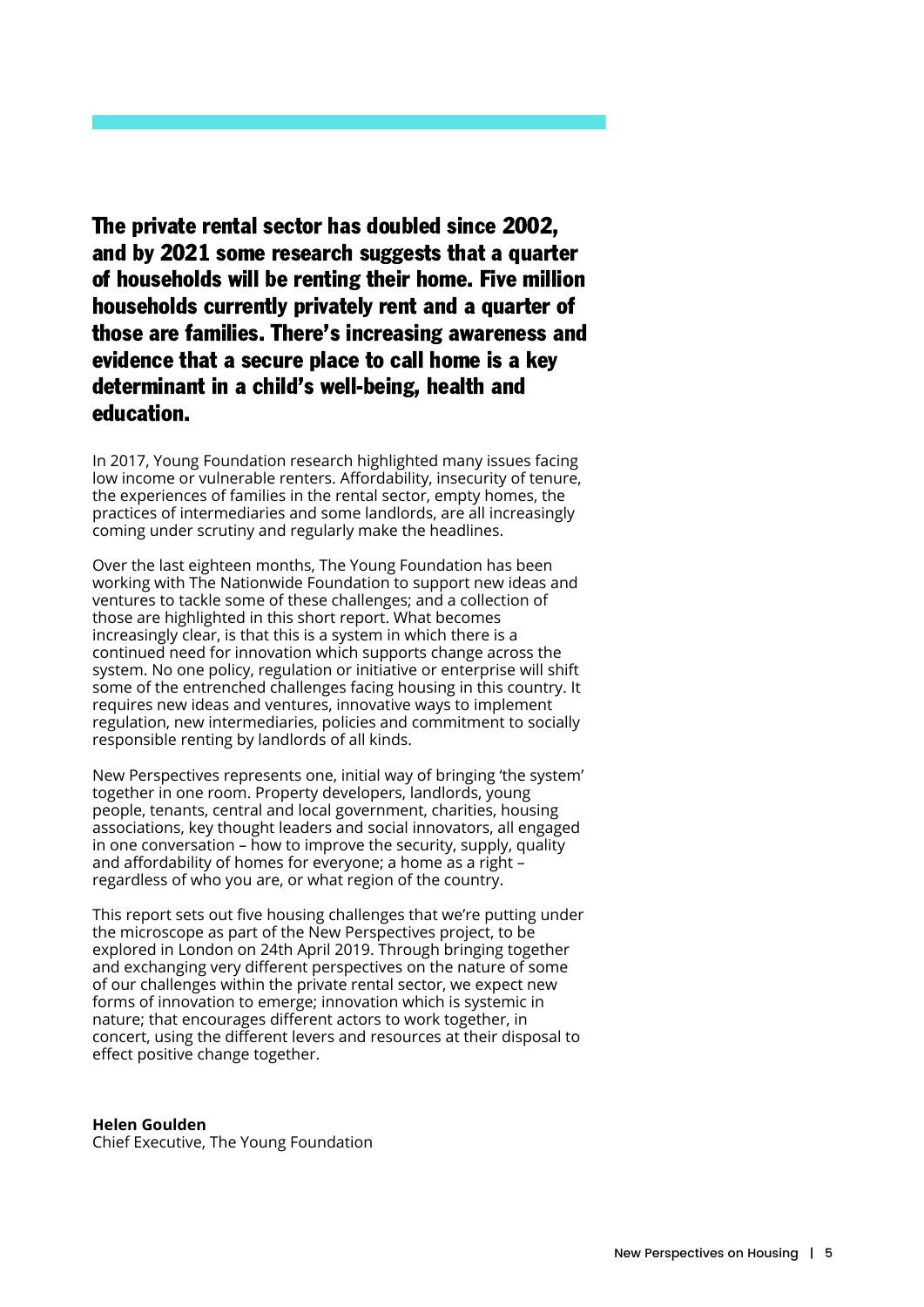

# A F F O R D A B I L I T Y

### **BY JOSH RYAN COLLINS**

**HEAD OF RESEARCH INSTITUTE FOR INNOVATION AND PUBLIC PURPOSE**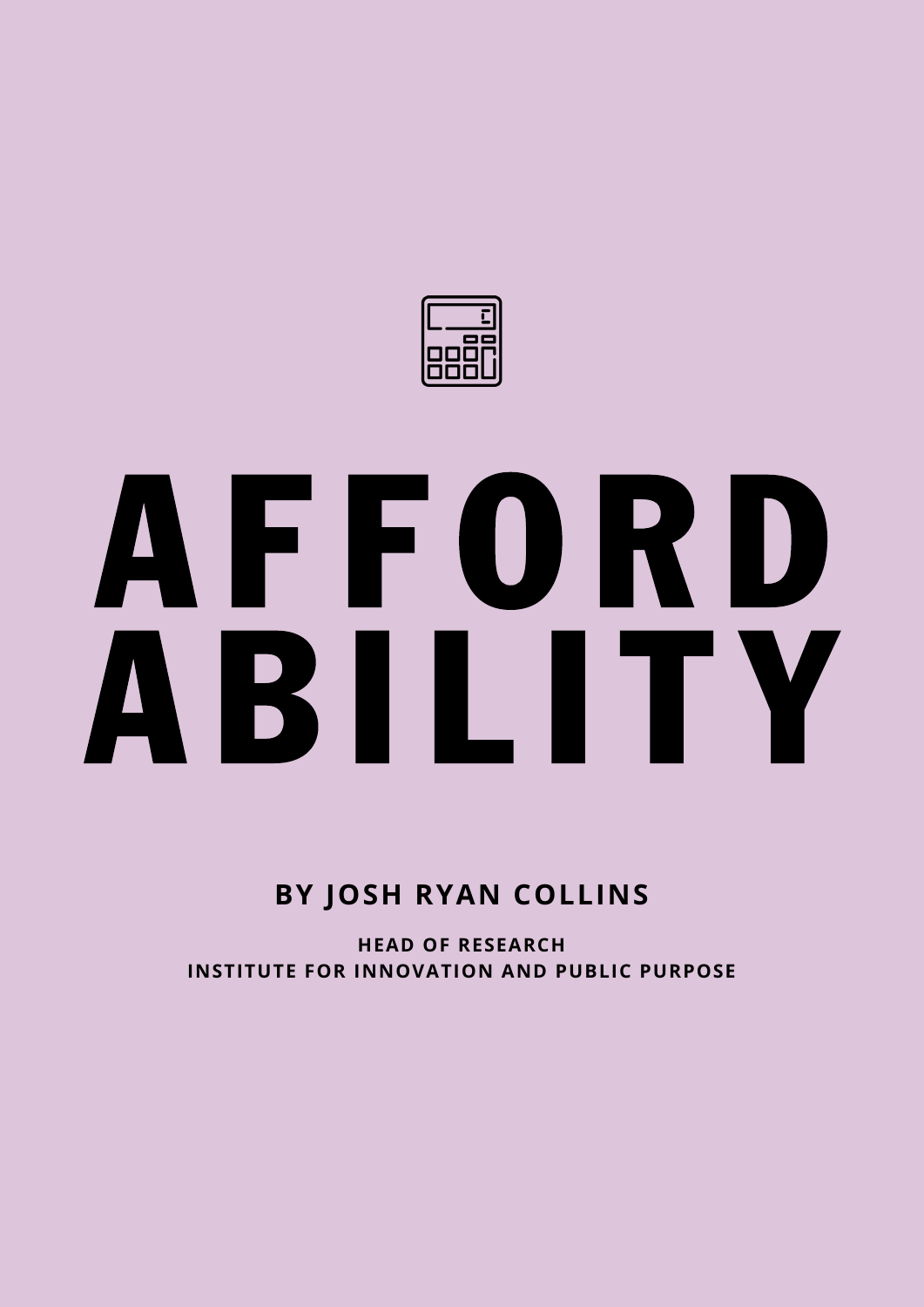Shoreditch's Boundary Estate is arguably the world's first social housing estate. Built in 1900 it replaced the old Nichol slum, as a model of how the lives of the poor could be transformed by healthy accommodation and amenities. Today around **⅓** of the homes are owned privately, with a two bedroom flat costing in the region of £700,000. Using a conventional ratio that banks will lend a maximum three times the value of your income, not even the UK Prime Minister's salary would secure enough for such a flat.

Rising house prices are a particular challenge for young people and are driving up intergenerational inequality. Recent research from the Institute of Fiscal Studies and Resolution Foundation found that:

- In 1996 two-thirds of 25-35 year-olds on middle incomes owned a home; but by 2016, this had fallen to just a quarter.
- The 'Bank of Mum and Dad' is now equivalent to being the ninth biggest mortgage lender, supporting more than 25% of UK property purchases.
- The millennial generation—aged 18-36 typically spend over a third of their post-tax income on rent compared with 5–10% of income spent by their grandparents in the 1960s and 70s.

So how did we get here? The explanation you will most likely hear in the media and many politicians is that we are not building enough homes. The culprits are usually the planning system, the construction sector or excessive immigration. While these are certainly relevant factors in many countries, they are not so useful in explaining the housing affordability crisis of the last few decades in the U.K. Planning systems did not suddenly become more restrictive at the turn of the century or construction firms more monopolistic, and house prices have been rising even in cities with stable populations.

My work at IIPP, and the New Economics Foundation has led me to believe that to satisfactorily understand today's housing crisis, we must go beyond just looking at the supply of housing and examine demand, in particular the demand for housing as a financial asset and land as a form of collateral. And looking at the demand for housing and the land underneath it leads us to consider much bigger questions about the social and economic structure of our economy.

#### **Finance**

In standard economic theory, an increase in the supply of goods should eventually lead to a fall in prices. An 'equilibrium' price will be reached at the point when the quantity of goods supplied exactly matches the demand for them. But with bank credit and land, we have two phenomena that are quite unlike standard commodities. Bank credit is highly elastic and essentially infinite. Land in contrast is inherently inelastic due to its scarcity.

This scarcity of land initiated a positive feedback cycle where accessible mortgage debt led to an increase in house prices, which in turn sparked more mortgage debt being issued, further inflating prices as citizens started seeing housing as a financial investment, not just a place to live.

At the same time, housing is a highly attractive form of collateral for banks. If a loan defaults, the bank can reclaim the property and property is virtually impossible to hide. Securitisation – a key financial innovation the 1990s – enabled banks to package up mortgage credit portfolios and sell on these assets to other financial actors, such as pensions funds and insurance companies. As a result, finance has become addicted to property just as our citizens have come to expect to own a home.

#### **Land**

Since 1995 the value of land has increased by two and a half times to 250% of our GDP (£5 trillion in market prices), while housing (the buildings on top of land) has only increased gently from about 60% to 90% and capital stock has flat-lined at 150% of GDP (see chart 1). In other words, the biggest increases in wealth in the UK are flowing in to something that itself is inherently scarce, unreproducible, unproductive and regressively distributed: land. This is an inherently unsustainable economic model and should raise serious questions for policy makers across government.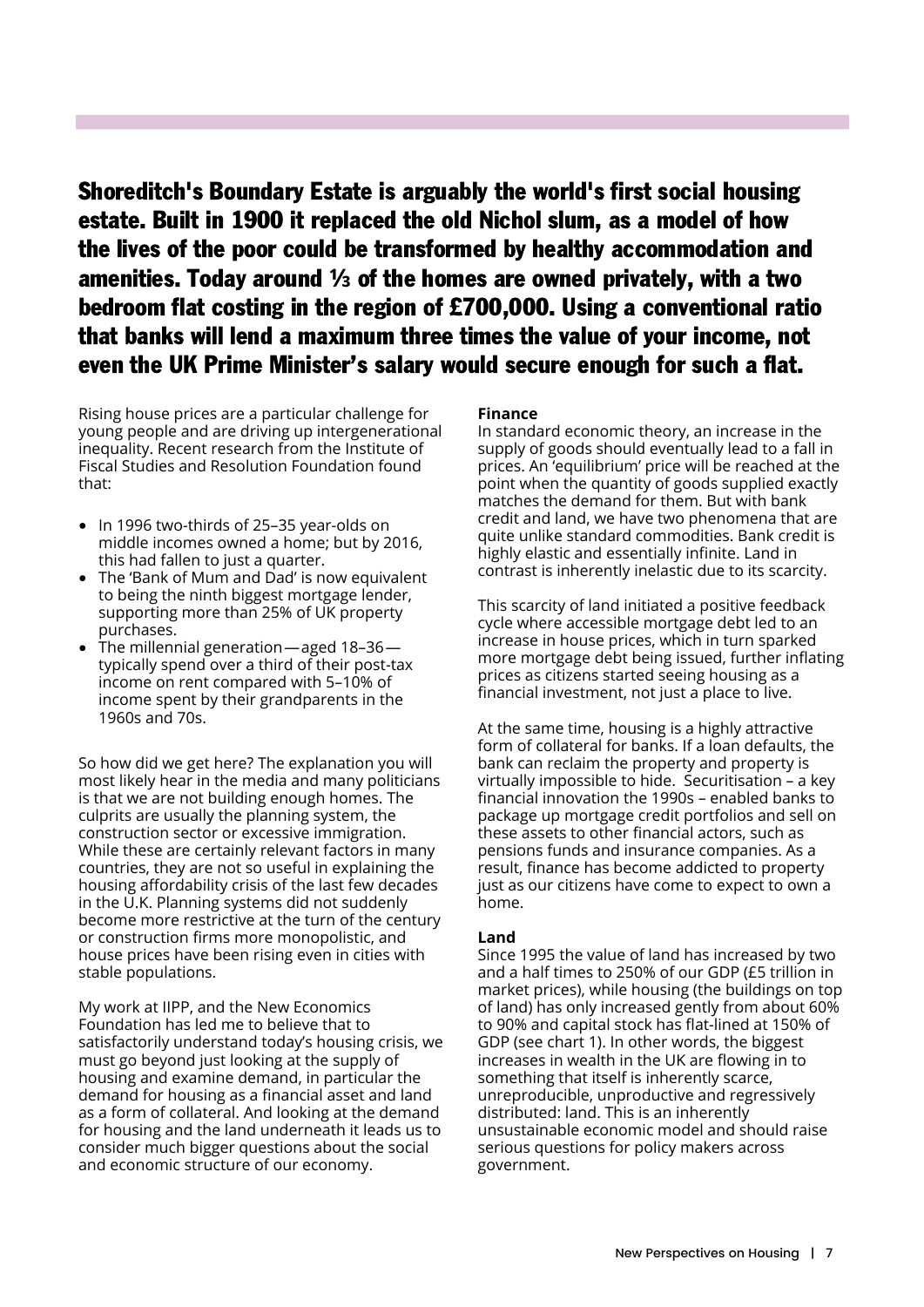

A key cause of this is a speculative development model whereby land is traded based on the maximum imagined possible future sale price (such as building exclusively luxury flats). This causes developers to take on considerable risk when they purchase the land, whilst also negotiating with public bodies who try and use the planning system to maximise 'public value', such as by requiring the provision of affordable housing and decent infrastructure.

This arrangement also encourages land hoarding and 'strategic land banking' whereby developers or investors buy up land with a view to future capital gains appreciation with little interest in actually bringing it in to use.

#### **Possible solutions**

With 'residential capitalism' no longer a long-term sustainable path for our economy, deep systemic reforms will be required to break free of the housing–finance feedback cycle. But we are not starting from scratch. A number of economically successful advanced economies such as Germany, Austria and Switzerland have kept house prices at more manageable levels relative to incomes. Key to this has been maintaining tighter control over mortgage credit creation. Countries with more flexible mortgage markets, high levels of securitisation, variable interest rates and high levels of equity withdrawal tend to have high and more volatile house prices. The more liberalised the financial system, the stronger the feedback between house prices, consumption and the wider economy.

Perhaps we should also abandon our dream of a 'home-owning democracy' in favour of more balanced tenure mixes.The Western European countries mentioned above have not experienced the rapid house price increases of the UK, but all have home ownership levels at or below 50% and enjoy generous provision of rental and social housing. The UK could follow suit by properly funding the private renting, public and cooperative housing systems, but our political leaders must be brave enough to stand up to vested interests by making the case for housing to be primarily a source of shelter, not a financial asset.

I believe there are two very important next steps, both of which are ripe for collaborative shaping and innovation from all parties involved in housing. The first is in finding a way of de-linking our financial system and wider economy from where we live without causing financial havoc, and the second is establishing a new national narrative focused on secure, affordable housing for all citizens as a right, as opposed to housing being used as a means to securing financial wealth.

Finally it's worth noting that although these may seem like overwhelming macro-economic issues with unattainable solutions, small scale innovation and collaboration is a crucial place to start, and can be embarked upon now by the diverse group of New Perspectives attendees.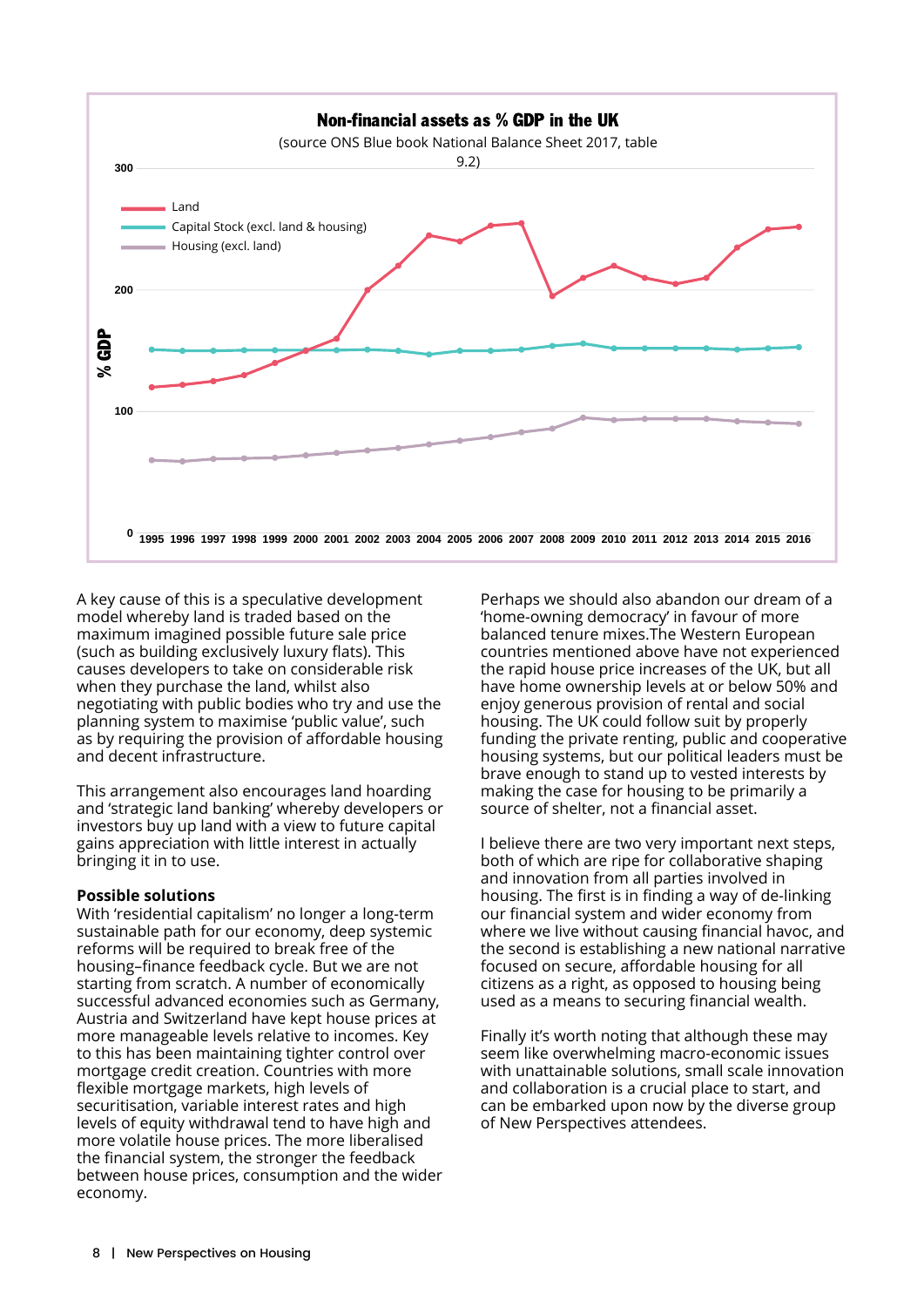## A PLACE TO CALL HOME

Young people are among those facing the most acute challenges in finding affordable housing. The story of Alex, is one of a young man who lives and works in London. Like many others he has been forced into homelessness because he cannot meet the costs needed to move into a privately rented flat. Across the UK there are some exciting ventures attempting to find creative ways to address this problem. Fat Macy's and Sharing Solutions are projects taking different routes - and tackling different barriers - to help the private rented sector become a more affordable and accessible option for low-income young people.



#### WORKING PART-TIME, YET UNABLE TO AFFORD A HOME - ALEX'S STORY

Alex (34) started living at a hostel in North London around one year ago. He had previously been renting a flat with his girlfriend but when they broke up he had to move out. His options were limited. Alex's view is that while families and 'vulnerable' people still have the opportunity to claim social housing, as an able-bodied single man that route is unavailable to him, so private rental is his only option. However, he couldn't afford a deposit for a new place, which would have been around £2000 or equivalent to one or two month's rent plus agency fees. Despite being in employment he only earned £1000-£1600 per month from his job as a bar man and he didn't have any savings as he had been in and out of work. He says he would have been looking at monthly rent of around £800-£900 per month for a studio flat, with bills on top, which would have equated to over half of his monthly income. As a short-term solution he moved back in with his mum, albeit both of them felt this was only a shortterm solution as their relationship was already strained. Alex had previously experienced streethomelessness and wanted to avoid falling into this situation again.

Unable to afford to rent privately or to access social housing, and having exhausted his mum's hospitality, he decided to move into the hostel as a stop-gap until he could pay the deposit for his own place. However, this plan proved more challenging than he anticipated. As he is currently working part-time for 27 hours per week, which exceeds the 16 hour work limit for housing benefit eligibility, two-thirds of his monthly income goes to pay rent at the hostel. This is making it very hard for him to save for a deposit.

**"It is very difficult for people on low incomes or benefits to access housing in London. I don't want to fall into the cycle of homelessness again."**

While Alex prefers the hostel to being homeless, he wants to move on. He feels stigmatised having to live in temporary accommodation, and as such he doesn't disclose where he lives to his family, friends or professional network, which makes him more socially isolated.

To pursue his career goal of becoming a professional counsellor, Alex needs stability and a productive place to live, which he doesn't feel the hostel can offer him. As such, he hopes to be able to move out in May.

#### **"I am accepting of living in temporary accommodation. It isn't forever. I am working part-time and studying counselling part time. But I need stability and this hostel is not always a stable, creative or productive place to be."**

Alex explains that Fat Macy's, a catering social enterprise based at the hostel he lives in, is supporting him to access private rental accommodation. He was trained by Fat Macy's and works voluntarily for them as a chef and waiter. Rather than paying him directly, Fat Macy's save the money they would have paid him into a fund of up to £2000. Once he's completed 200 hours with them, Fat Macy's will pay it directly as a rental deposit when he needs it. This arrangement means that Alex can effectively save for a deposit without having his hostel rent increased as he is not technically earning from the volunteering he is doing for Fat Macy's. For other people, this arrangement means they can avoid having their housing benefit reduced and are therefore better able to save for a deposit. He appreciates the opportunity to work with Fat Macy's, including participating in the boot camp they organise with daily cooking, learning about health and safety, and confidence training amongst other activities. However, he mentions that in general, and at the hostel, there is a lack of opportunities for people to get back into the private rental sector, with some people having been 'trapped' in the hostel for several years or more with no route out.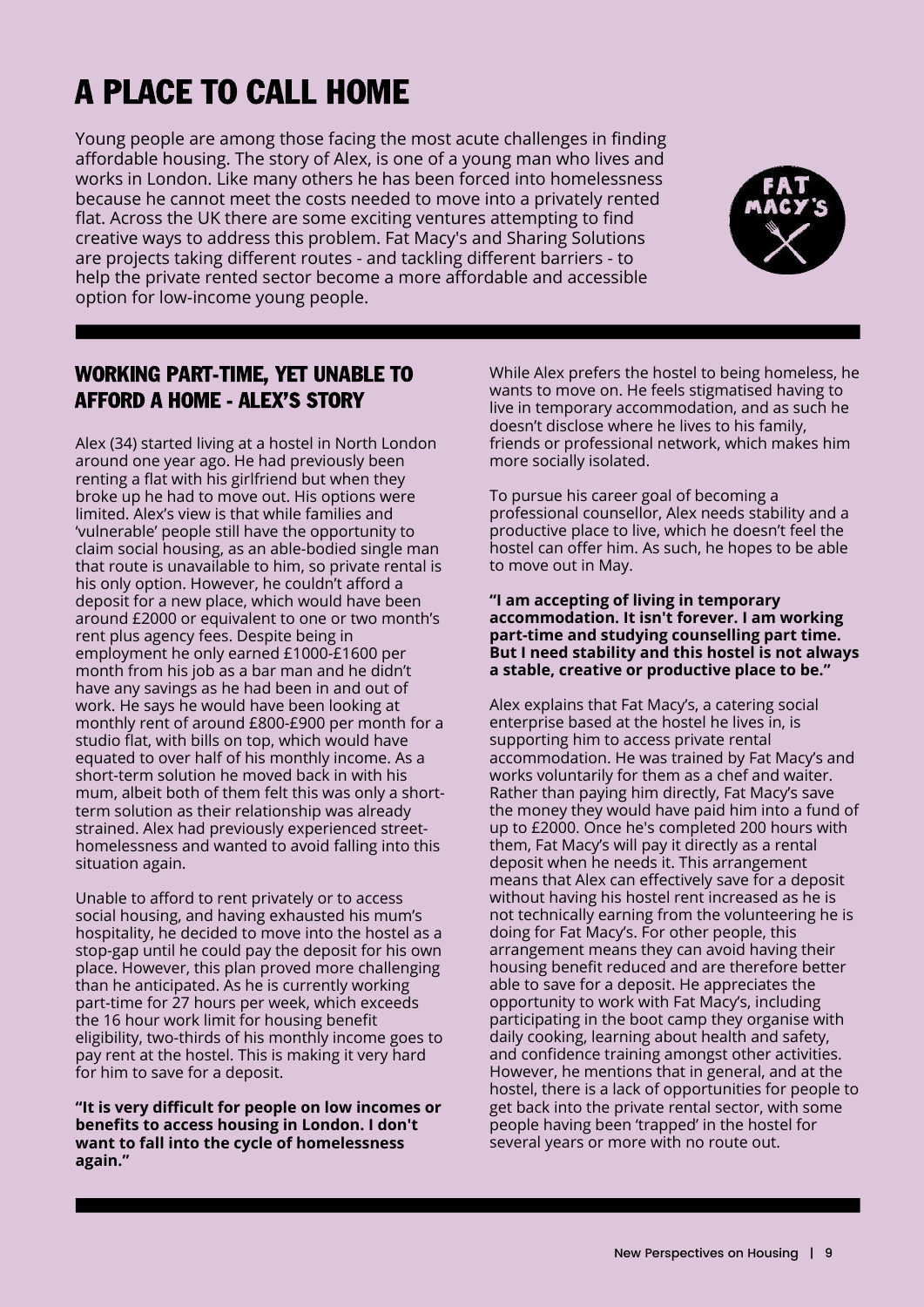

#### FINDING WAYS OF MAKING SHARED HOUSING AN AFFORDABLE OPTION FOR PEOPLE ON LOW INCOMES – THE WORK OF SHARING SOLUTIONS

Increasingly the only way many young professionals can afford to live in the South East is by sharing a home. However, many vulnerable groups, especially those in receipt of housing benefit are excluded from this option. As people under 35 without children are not prioritised in waiting lists for social housing, their only option is to rent in the private rented sector. As Housing Benefit rates are uncoupled from median rents and were frozen in 2016, there is an ever increasing gap between rent levels and housing benefit received; in many areas of London no more than 5% of private rented homes are affordable to this group.

This issue, combined with many landlords being nervous about accepting people in receipt of housing benefit, has led to many single people under 35– many of whom are working – living in temporary accommodation or relying on others, as we saw with Alex's story.

Since 2015 Crisis and Lewisham Council have been partnering on Sharing Solutions, a project which aims to tackle the aforementioned issues. Targeting the build-to-rent market, Sharing Solution's goal is to make shared housing accessible to young people on housing benefit, by allowing them to pool their housing benefit to rent a built-to-rent home, offering an alternative to relocating out on London or potentially having to rely on criminal landlords.

The project builds on previous work by Crisis which, from 2013-2015 ran eight pilot projects across England to test different models of shared housing in the PRS<sup>1</sup>, which led to this specific model for sharing housing to be developed.

Sharing Solutions play the intermediary role which pools tenants' rental payments and provides additional support and encouragement to both renters and landlords, supporting both the supply and demand of shared housing. In terms of demand, tenancy training workshops are given to potential tenants where they learn independent living skills and can meet and match with people to form a group who are happy to share together. On the supply side, Sharing Solutions works with landlords and developers to clarify the security they have through the Sharing Solutions programme, as many have a misconception of the risks of letting property to groups of low income individuals.

While Sharing Solutions is still in pilot stage, it is hoped that the programme will result in: tenants gaining skills needed for independent living and tenancy maintenance and increased confidence; tenants' having the 'safety net' of their rent being fully supported by housing benefit; benefits for landlords as tenants have been supported and trained and therefore more likely to pay rent, look after their properties and maintain a good relationship with their landlord.

This model could potentially work in around half of London boroughs where pooled rental income at housing benefit levels is sufficient to cover the costs of a shared build-to-rent accommodation, and many other local authorities around the UK.

https://www.crisis.org.uk/endinghomelessness/homelessness-knowledgehub/services-and-interventions/evaluation-ofthe-sharing-solutions-programme-2015/

1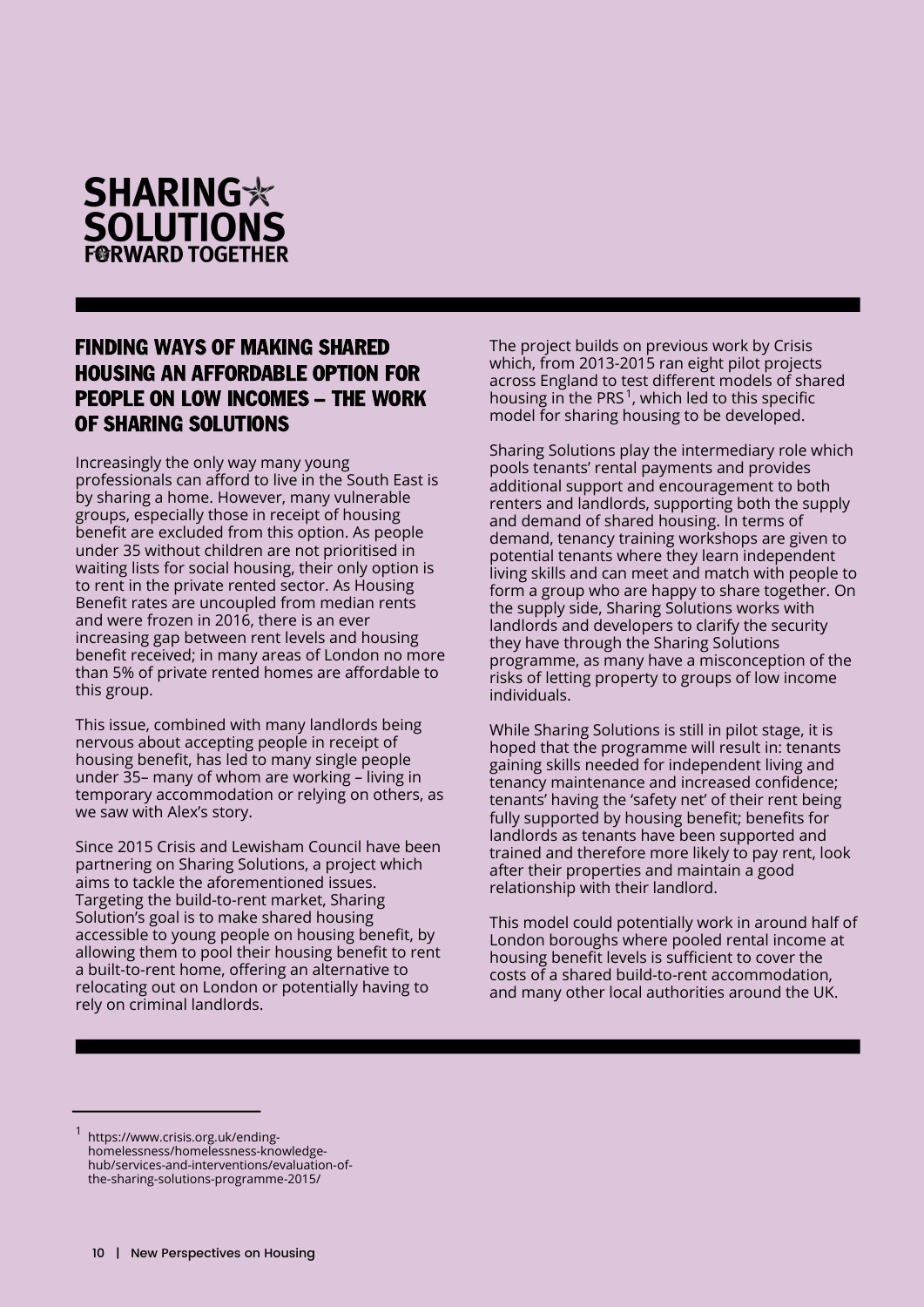

## INS E C U R I T Y OF TENURE

### **BY LINDA LESLIE**

**HEAD OF PRIVATE RENTED SECTOR POLICY THE SCOTTISH GOVERNMENT**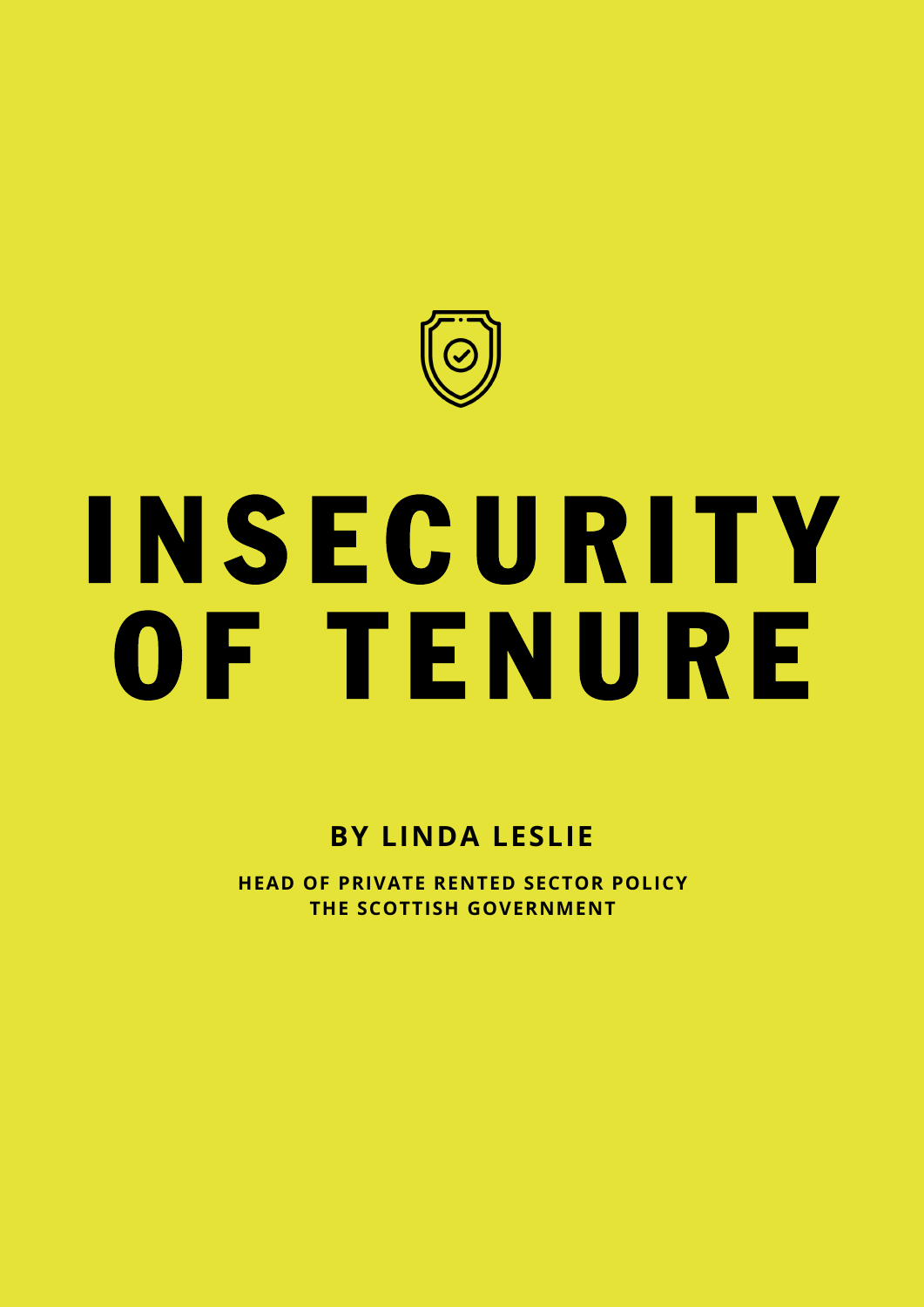Eviction from a private rental tenancy remains the single biggest cause of homelessness in England. Shelter reported that 18,750 households became homeless after an eviction from a private rented tenancy in 2016, with evictions from private rented tenancies accounting for 78% of the rise in homelessness since 2011. **2**

This might come as less of a surprise when we understand that the Private Rented Sector (PRS) has more than doubled to 4.7 Million households in 2017, up from only 2 million in 1997. Much of this increase can be attributed to the shrinking social housing sector, with many people in receipt of housing benefit now relying on the PRS as their only option.

There is still the perception that the PRS is mainly used by those seeking greater flexibility over home ownership or social housing, but in reality more and more people are resigned to it being their medium to long term housing option. They are often trapped in insecure tenancies which last on average 20 months, compared to 11 years in Germany.

The effect of this insecurity is widespread, causing children to move schools, frequent moving costs, poor community cohesion and loneliness, with the most vulnerable in our society often the worst affected. If the PRS is to continue to house over 1/5 of the population, the regulation and services associated with it must reflect the need for safe, secure, long term accommodation.

The introduction of the fixed term Assured Shorthold Tenancy (AST) in 1988, with its section 21 clause (which allows a tenancy to be ended through no fault of the tenant) has played a significant role in the instability of PRS tenancies in England. However, as explored here, there are also other factors at play.

#### **The Scottish Government's Approach**

I thought it would be helpful for New Perspectives attendees to hear about the journey the Scottish Government has made in tackling security of tenure issues. , Especially the process of designing a solution that aims to work for all parties involved, and the role other organisations and actors outside of government played in the process.

 $^{\text{2}}$  https://england.shelter.org.uk/media/press\_releases/art icles/eviction\_from\_a\_private\_tenancy\_accounts\_for\_78\_ of\_the\_rise\_in\_homelessness\_since\_2011

Successive Scottish administrations have tried to tackle PRS issues by introducing mandatory landlord registration, a repairing standard for rented properties and registration and regulation of letting agents. Realising that just regulating the standard of housing and its management wasn't going to fix security of tenure problems, the Scottish Government committed to a Tenancy Review as part of its 2013 PRS strategy. This was carried out by an independent body with stakeholders representing the whole system, including interests of landlords, tenants, advice bodies, developers, academics and lawyers.

#### This Review Group concluded:

**"The real problem is that so few people fully understand the contractual terms they may or may not have signed up to, and that fact alone surely makes the linchpin of private renting a somewhat peculiar instrument on which to base a business"**.

The Group recommended developing a modernised tenancy that would clearly set out tenants' rights and security of tenure under law, and landlords' responsibilities and rights to repossession of their property.

#### **What did we learn from the Tenancy Review?**

Much like in England, the vast majority of landlords in Scotland are individuals or couples investing for capital growth. They relied on the initial fixed term of the tenancy to operate a viable business. They were broadly happy with the existing tenancy terms but had concerns over regaining possession where problems arose. Tenants had split views. Many were happy with the flexibility their current tenancy gave them, particularly if they needed to make a work-related move or to buy property. Long term tenants had serious concerns over property condition and repairs, along with the lack of security of tenure for those with few options. All tenants felt they were not in a position to challenge landlords over poor conditions or breaches of legislation.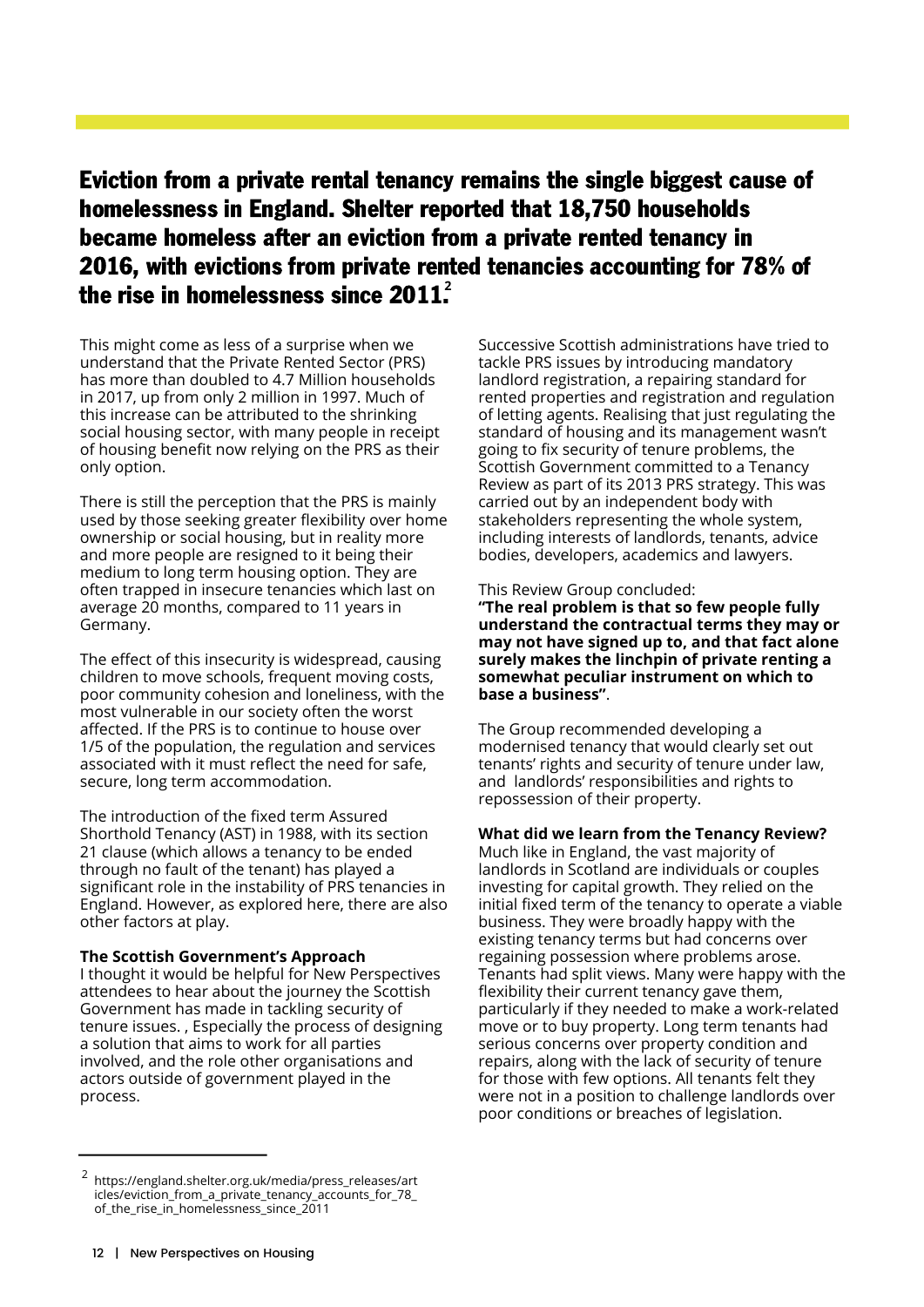

#### **What did this mean for developing policy and legislation?**

We introduced the new Private Residential Tenancy (PRT), which improved security, stability and predictability for tenants and introduced safeguards for landlords, lenders and investors. We also reformed the system for redress, introducing a free specialist housing tribunal (Housing & Property Chamber), and put in place a widespread education campaign in partnership with other organisations.

The PRT has the following characteristics:

- Completely open-ended. Compared to the fixed term (often 6 months) Assured Shorthold Tenancy in England, it can only be ended by the tenant giving 28 days' notice or the landlord using one of 18 modernised grounds for eviction.
- Rents can only increase once in 12 months (compared to 6 months in England), with 3 months' notice and tenants can refer unfair increases to the Rent Officer for adjudication.
- Landlords must give a tenant, who has lived in a property for more than 6 months, 84 days' notice of eviction, (unless the ground being used is a breach of the tenancy) compared to 28 days in England. Under 6 months, the notice period is still 28 days.
- A free Digital Model Tenancy Agreement supported by "easy read notes" was made available

The third party education campaign included:

- Shelter Scotland's New House Rules website, which set out the new tenancy rights, provides , interactive help through the 'bot Ailsa, together with free online training for housing advisers, landlords and letting agents.
- YoungScot's New Digs information campaign for 16-25 year olds.
- The Scottish Association of Landlords educational events and "how to" videos.

Acknowledging the huge changes to everyone involved and catering to them is incredibly important. For us, putting in place tools like the Digital Model Tenancy Agreement, free on-line training and the specialist Tribunal service have played a major part in getting buy-in from landlords.

from all parties, with no "side" having "won".

It was evident to us that government intervention alone wouldn't be enough to provide the change we needed. Various other third sector and private sector organisations made huge contributions, especially during the education process.

#### **How can innovation play a role?**

Whilst overhaul of the Assured Shorthold Tenancy and the court system would help both landlords and tenants, it will take considerable time. There is room for improving security of tenure now, by putting in place simple and straightforward measures to ensure both tenants and landlords understand each other's needs, have open, honest communication and fully understand what's expected of each them during the tenancy. Producing a standardised tenancy agreement with plain language notes, providing online information and training can all be done without the need for legislation.

Equally important is to build on the learning from existing projects. There has been great recorded small scale success<sup>3</sup> providing tenancy support services for those who fall behind on rent payments or are vulnerable, allowing conversations with landlords to be opened up again and enabling the tenancy to be sustained. Both of these areas have great potential for further innovation which could allow these services to be provided at the scale required.

**What have we learned from designing a solution that caters to different perspectives?** It takes a long time, a lot of effort and a willingness from all sides to engage constructively but it is possible for the final outcome to reflect elements

 $^3$  [Examples](http://kineara.co.uk/) include: Kineara, Your Own [Place,](https://www.yourownplace.org.uk/) and [Settle](http://wearesettle.org/)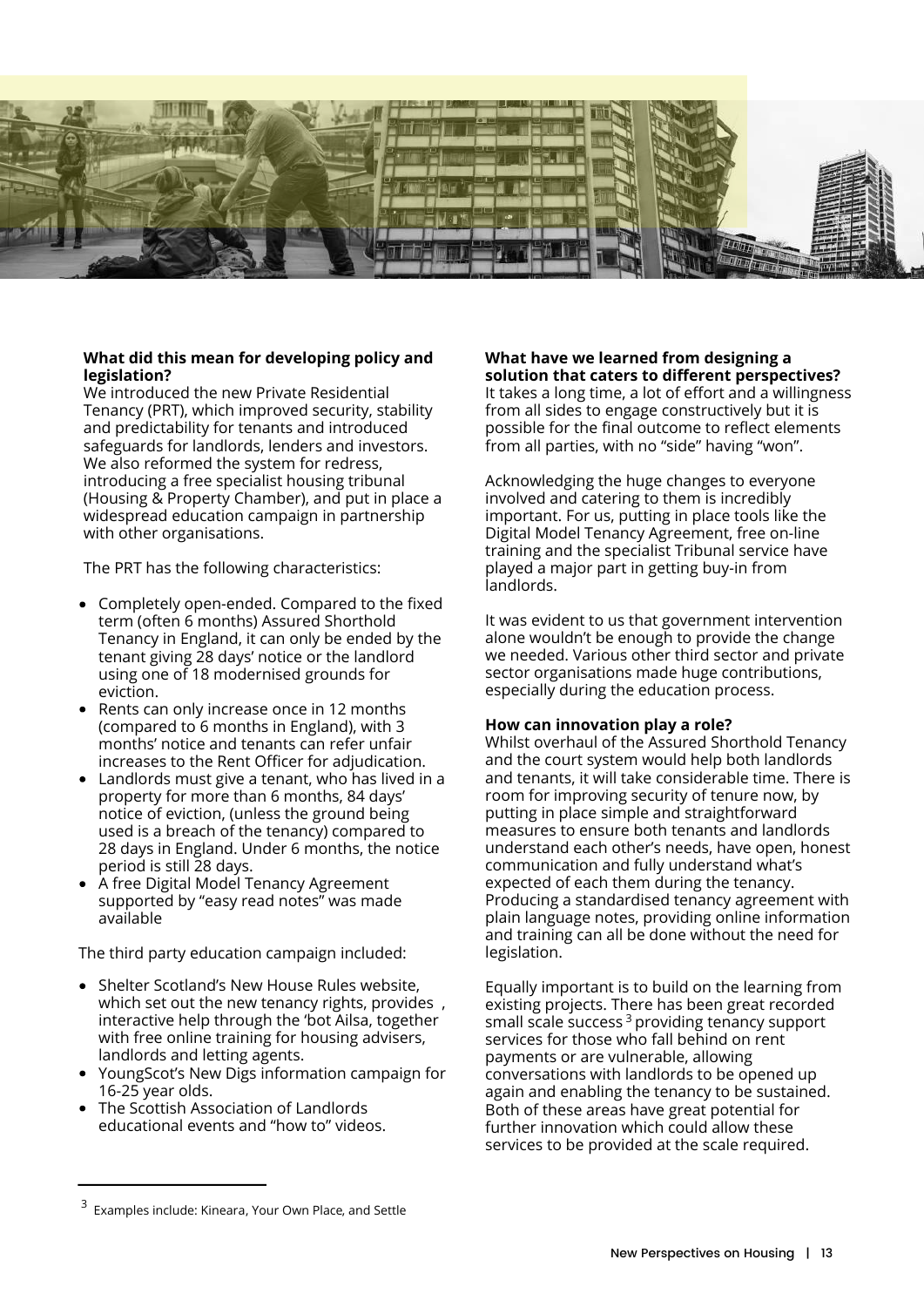### SAFE AND SOUND?

As highlighted in the introduction to this report, insecurity of tenure can have significant rammifications for the wellbeing of renters and, in the case of families, their children too. Susy's story highlights the experience of a working family who have experienced multiple insecure tenancies, and the impact this has had on the family. However, as with the affordability challenge, young people are also particularly likely to be living in a situation of precarity and uncertainty. Your Own Place is a venture working with more vulnerable people, often young people, to help them manage and maintain secure tenancies.

#### THREE TENANCIES IN LESS THAN THREE YEARS: DISRUPTIONS TO FAMILY LIFE: SUSY'S STORY

Susy is 35 and lives with her husband, his two children from a previous relationship and their child. Together the five of them rent a four bedroom house in Staines, Surrey. They previously owned a flat in Ashford but sold it when they moved to the area, thinking that after an initial trial to see if they liked it there, they could buy a property. However, despite both of them working what they describe as "well paid" jobs, they cannot afford to buy a suitable property in the area.

Over the last few years of renting, Susy has found herself and her family exposed to insecure rental tenures. They like their current home as it is in good condition and they would like to stay there. However, past experience has taught her not to get too settled. Since moving to Staines two and a half years ago, this is the third home they have rented; the previous two tenancies were short lived and the homes were in poor condition with the landlords unwilling to make improvements. The situation became dramatic when they were forced to leave the first house they lived in:

#### **"Eventually, the landlord evicted us shortly before Christmas, which was a problem. At least he gave us the deposit back."**

This was not the case for their second house, which they left because the landlord was selling the house, and where the family had to fight to get at least part of their deposit back.

During this tenancy, smoke detectors became a legal requirement and the landlord eventually did the necessary rewiring.

The family had to move out for one week and when they came back, the walls had been plastered but not repainted. Suzy felt especially disappointed when the landlord was offended that she asked him to finish the painting work. When the family left the house, the landlord withheld £300 of their deposit, which they felt was unjustified.

Susy says that the insecurity of their tenancies is deeply unsettling for her family:

#### **"It's the time and stress of moving. It's exhausting. Every time you have to take off time of work and you never know what the landlords' plans are. It is just frustrating how the landlords have all the power."**

As well as impacting on her family's wellbeing and sense of security, each move has incurred additional costs in estate agent fees and lost deposits, all of which undermine their capacity to save for a mortgage deposit.

Susy would like to see tenants' rights strengthened and clearer control of landlords' practices. She also believes that there should be a policy restricting rent rises. She says that especially as a family, you are helplessly exposed to the landlords' exploitation of your situation:

**"As a tenant, you can't do much if the landlord raises the rent. They know that especially when you have a family, you try to stay because it's not easy to move. At the moment, landlords can name the price and because there is so much demand, you can't do anything against it."**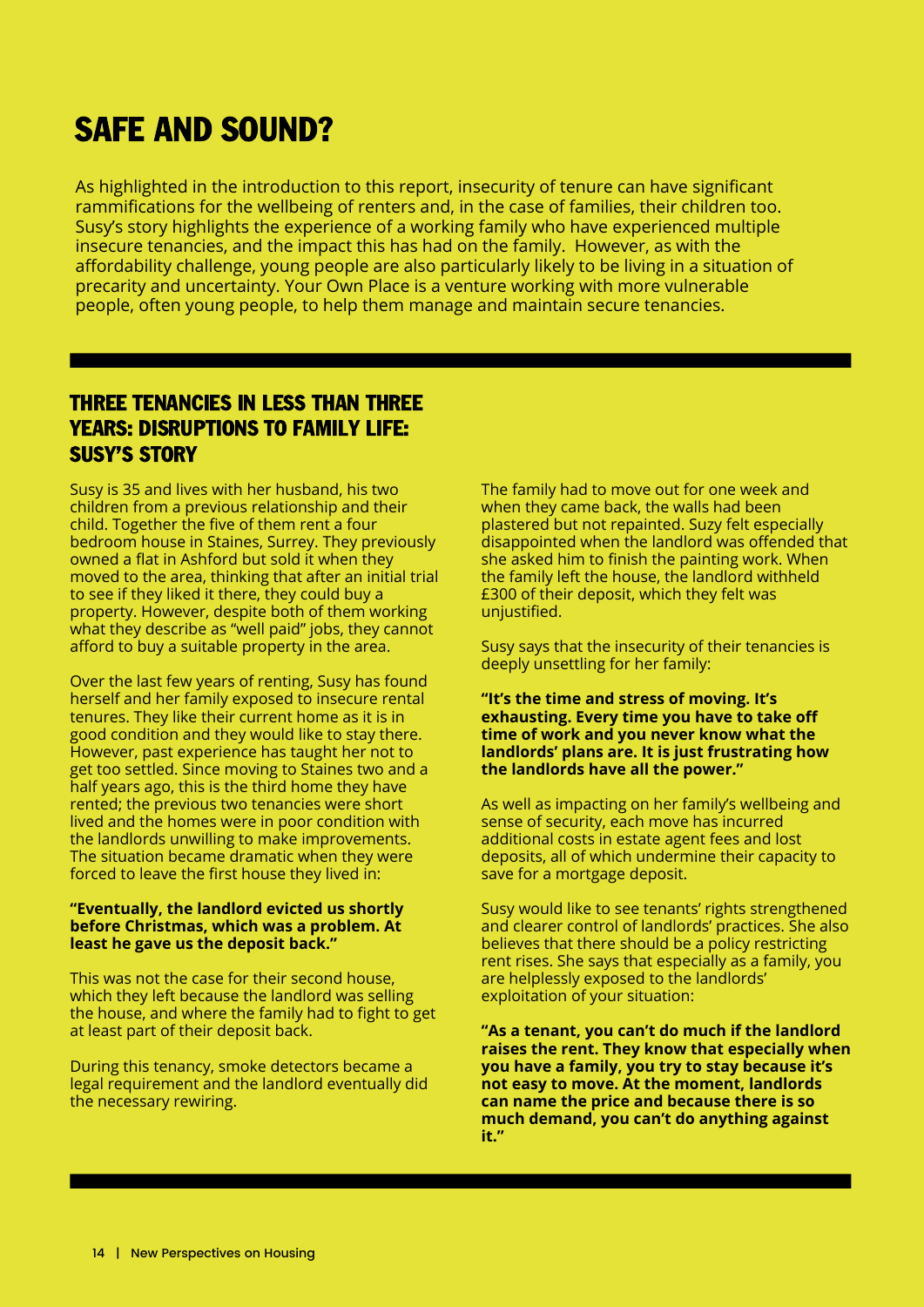

#### SUPPORTING PEOPLE TO SUSTAIN TENANCIES – THE WORK OF YOUR OWN PLACE

Five years ago, Rebecca White set up Your Own Place, a small social enterprise that supports individuals to acquire the necessary skills to find and sustain rental tenancies. The aim of Your Own Place is the prevention of homelessness and they achieve this by empowering those who are in danger of losing their home. Whilst most of the participants are young people, Your Own Place supports individuals of all ages through a training and mentoring programme which provides navigable pathways to secure housing and employment.

Rebecca says that one of the main challenges young people face when trying to secure their tenancy, is a lack of skills and employment. This particularly applies to young care leavers, who are likely to have had little exposure to tenancy or household management skills. The proportion of care leavers who have experienced homelessness is striking: 25% have sofa surfed and 14% have slept rough.<sup>4</sup> In the social housing sector, many care leavers, and young people more broadly, are evicted within the first 12 months of their tenancy and then treated as deliberately homeless and unable to re-apply for social housing for five years.

As Rebecca explains:

**"In Norwich, 20% of 18-year-olds lose their tenancy within one year. They've never had one before and they don't have the skills or employment or income. We work with a lot of people leaving care - if you've been institutionalised - for many it's an absolute revelation that they have to pay for water and council tax."**

Your Own Place gives these young tenants a voice and supports them to secure and maintain a tenancy. They do so by matching individuals with mentors, training them in tenancy and independent living skills and providing them with employment support. Their courses are interactive and focus on the practical aspects of tenure, such as finances, tenant rights and responsibilities, and digital skills. The organisation's approach in all of their activities is to treat participants as equals and makes use of peer learning approaches.

**"The best groups are the mixed groups with different ages where peer learning can take place. We see ourselves as facilitators and they are the experts in the room – recently there were some lovely 17 to 70 year olds in a course. They were moving into properties around the corner from each other and immediately built relationships. Nothing is more powerful than a 45 year old who had been homeless and a younger person supporting him with his digital skills - intergenerational peer learning can work brilliantly."**

And their courses have an impact: 65% have increased their knowledge of how to be a good tenant after taking part in the course and 74% show an increased understanding of managing bills. 5

https://centrepoint.org.uk/about-us/blog/from-care-to-where/ 4

<sup>&</sup>lt;sup>5</sup> http://www.yourownplace.org.uk/wp-content/uploads/2018/10/2017-2018-lmpact-Report.pdf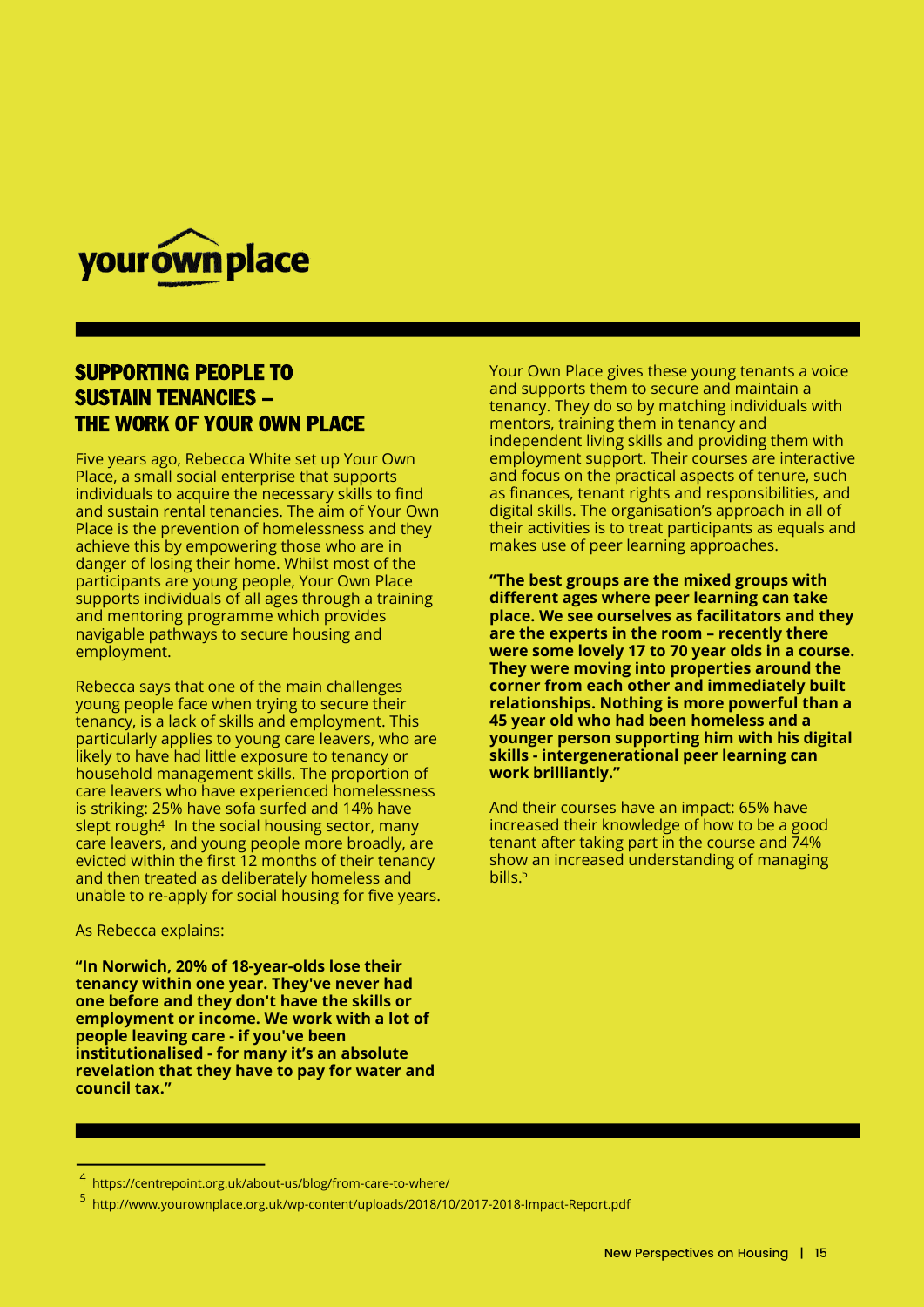

## F AMI L I E S WITH D E P END ENT **CHILDREN** IN THE PRS

**BY KATHY EVANS**

**CHIEF EXECUTIVE CHILDREN ENGLAND**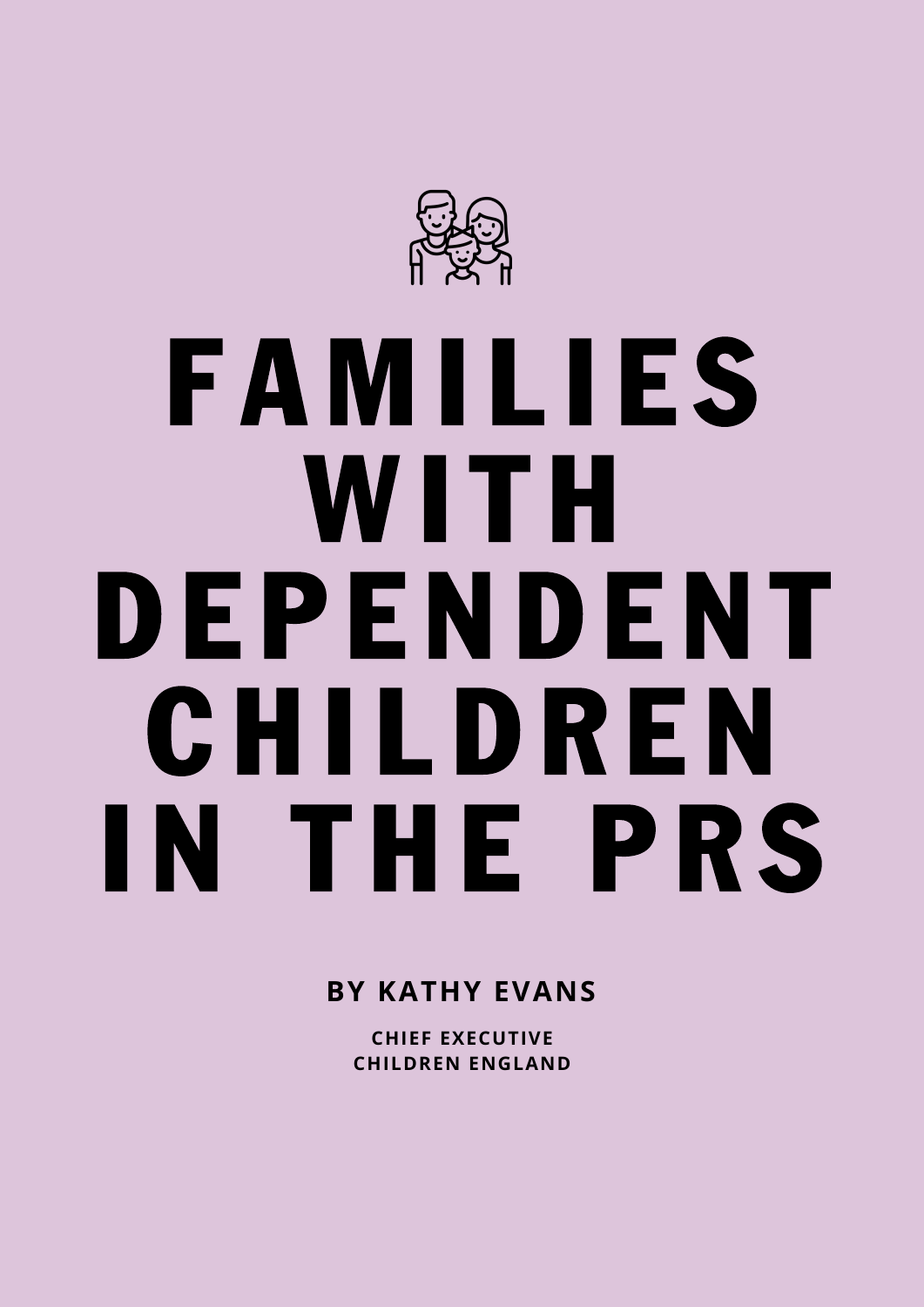Since 2001 the percentage of UK households with dependent children has stayed consistent at 29%. In the private rented sector however, the number of households with dependent children has grown by more than a third, from 24% to 34%. With reform of the private rented sector firmly **6** on the political agenda, it seems paramount to ask ourselves, what would housing policy and the private rented sector look like if they worked for all children?

This is the question – one of many similar questions – that Children England has been exploring in our ChildFair State Inquiry. Some management of readers' expectations is required from the outset – firstly, I am no expert on housing policy, law or practice, and certainly don't pretend to be; secondly, we don't have neat policy calls or solutions from the Inquiry yet. But the approach we are adopting to reviewing and redesigning the welfare state and the perception of social housing, is one that I'd love to share, along with my initial thoughts on the kind of bold directions it might lead us down in terms of reform.

In these first decades of the 21st Century the term 'welfare state' carries very different connotations for most people from the ambitions and shape that the welfare state took back in the 1940s. To many people now it only refers to benefits and welfare for the poor and unemployed, rather than the universal guarantees of protection for all from hunger and destitution, and a state pension for everyone.

To some the welfare state is still represented by the NHS, without a wider understanding that the welfare state also meant a free education to degree level, and the promise of social care for every child or adult in need of it. Perhaps the most markedly absent element of discussions about the welfare state today is public (or 'social') housing – the building and management of rental housing by public authorities for anyone and everyone who wants it – but public housing was a major, essential pillar in the creation of the welfare state too.

Today, housing is framed and discussed as if it is in essence and 'by nature' a private [free] market, on the margins of which some council and housing association housing (now called 'social housing') is maintained as a means-tested and rationed resource.

Every single child in the country needs a home – of that there can be no serious doubt or question from any political point of the spectrum. Equally obviously, because of their age and status, no child can choose to meet their own housing needs either. In the 'fend for yourself' free/private market the child isn't just fending for themselves without any power or agency of their own, they are quite simply non-existent. Invisible. No housing authorities or developers have any special duty to ensure, plan or build sufficient and suitable housing stock for children, starkly conveyed by 88.8% of London new builds being flats?

Children are invisible in public housing policy generally, the requirements of family life and varied size of growing families are far too rarely planned and built for. And in the private rental sector children are often positioned in a way which is worse than 'invisible', they can be the unwanted arrival or the 'noisy, messy' appendage to a tenancy that private landlords are free to decide should trigger eviction or exclusion from eligibility as new tenants. Children suffer all the same direct impacts of the poor housing conditions, no-fault evictions, homelessness and exorbitant rents that their parents are at risk of, along with every other adult being failed by the current housing system and, in particular, the unregulated private rental sector.

http://www.nationwidefoundation.org.uk/wpcontent/uploads/2018/09/Vulnerability-report.pdf page 31 6

https://www.statslife.org.uk/economics-and-business/2360-too-manyflats-not-enough-houses-the-geography-of-london-s-new-housing 7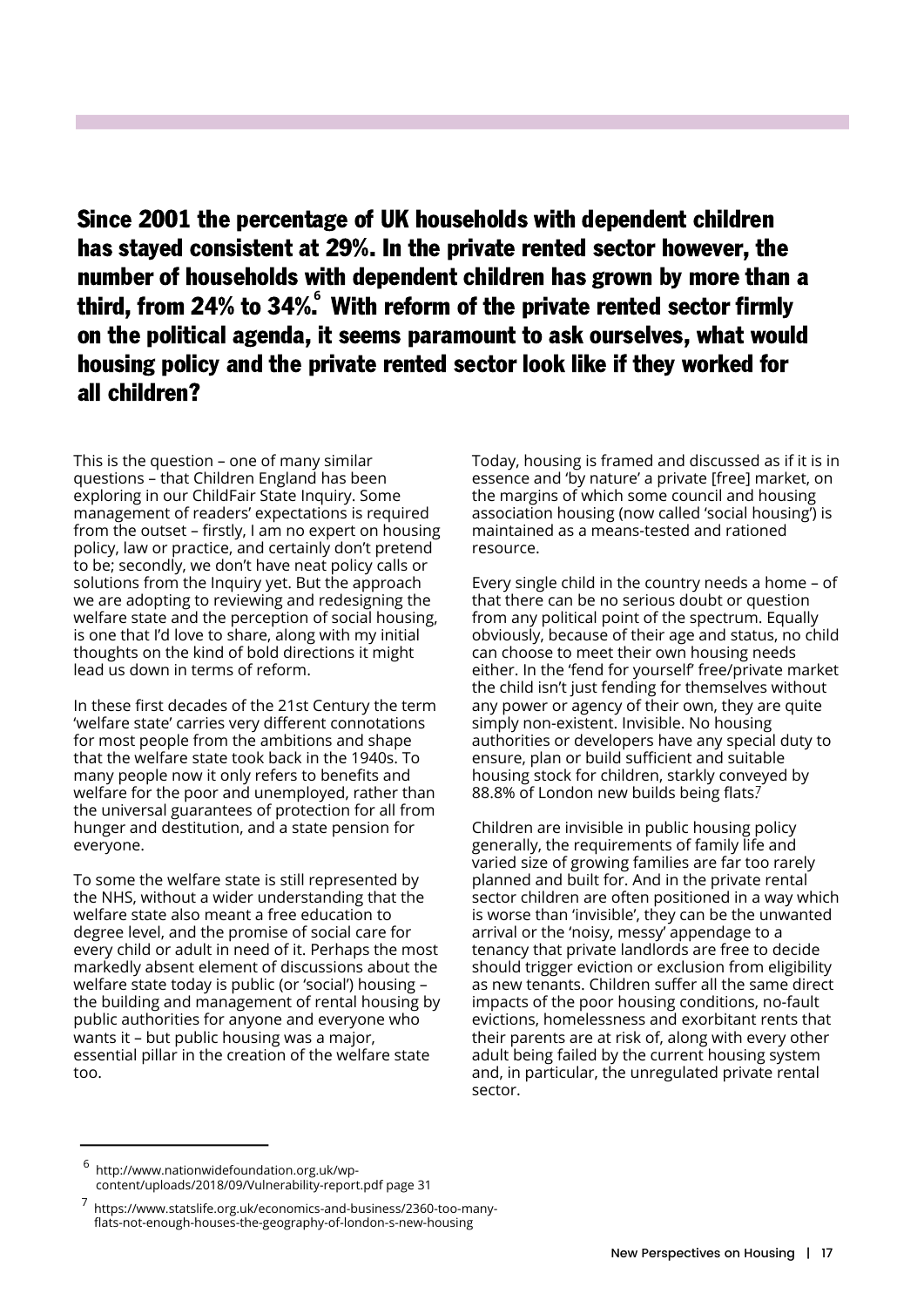

Abraham Maslow's famous 'Hierarchy of Human Needs' should have forced us to rethink the complete absence of children from public housing policy many decades ago, and still should today. Shelter, warmth, safety and security, decent sleep and good nutrition are the foundational needs of every child – every human being - in order for them to be able to develop healthily and go on to explore and fulfil their potential (as people, as citizens, as productive members of the economy). Without those most basic needs being met throughout their childhood, the loving relationships and sense of belonging that form the emotional basis for curiosity, purposeful learning, or productive work, can't develop properly either.

The most fundamental and lasting damage we can do to any child is to knowingly make them cope and survive without their basic human needs being met. Yet public housing policy to tackle the acknowledged housing crisis is still framed fundamentally as a 'demand and supply' issue, a marketplace problem – all bricks and mortar, and terms and tenures and prices and land values – with no real sense of it being about the nature of and need for homes not just properties, or of it being a matter of human rights and children's rights with lifelong consequences.

Our work suggests that the following ideas may help us to move towards a housing system which works for all families and every child from birth, as they grow to adulthood (and, possibly, in turn to parenthood themselves):

- The creation of a homes policy, rather than a housing policy – and legal housing duties expressed towards children themselves.
- Reinvestment in public housing for private rental as an acceptable 'norm', not the pathologized deficiency option.
- Robust regulation of landlords and all rental properties for habitability standards and 'customer' rights and protections.
- The 'lodestar' of public policy should be for anyone on a Living Wage income (whether a parent yet or not) to be able to afford to rent a home throughout their life, without being expected or encouraged to go into giant personal debt.
- 'Personalised' or at least banded rents set by reference to personal/family income (and their changes over time).
- German-style long-term secure tenure rights
- Create a navigable 'system' and options for how to find and get into first homes as young people move out from parents, as highlighted by Your Own Place's work.
- The creation of family rental housing developments which are designed around family needs, in the same way that developments are created for older people and retirees.

These are, as I warned, non-specialist and perhaps wildly utopian. I hope though, that at least thinking about the child as the 'indicator species' for both housing policy and innovation, the invisible tenant for whom radical reform must bring change, might prove the thought-provoking lens it already is for Children England.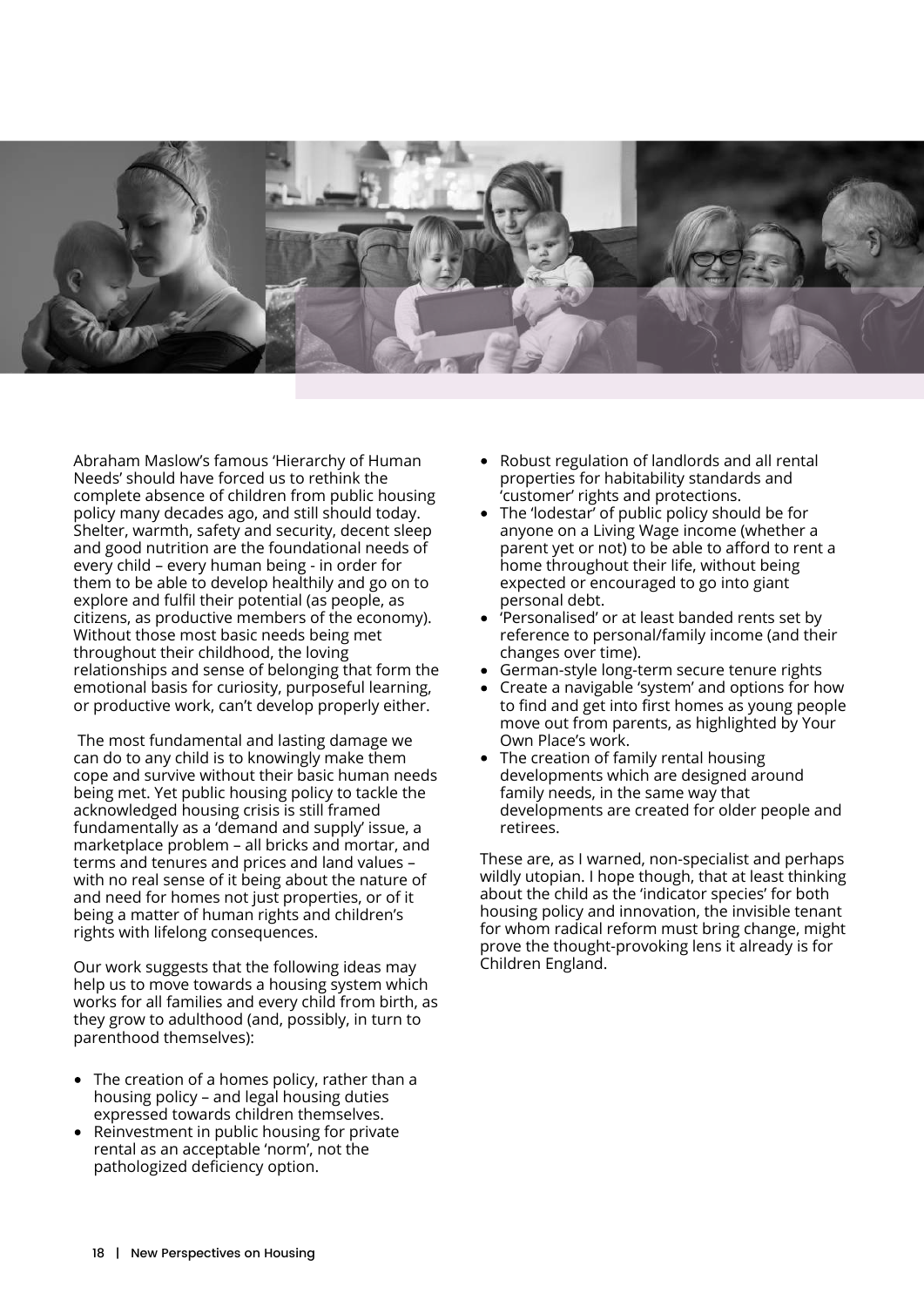## FAMILY LIFE

While many of the challenges faced by families in the PRS – such as insecure or unaffordable housing – are often shared by renters without children, they can have particular consequences for those who do. Lisa's experience shows the challenges of juggling work, childcare and household finances while renting, with implications for her children's wellbeing. And the work of Kineara highlights how intensive holistic support can prevent homelessness amongst families who are in rent arrears.

#### FALLING INTO POVERTY BECAUSE OF HIGH RENTS - LISA'S EXPERIENCE

Lisa, 37, lives with her husband and three children in a 3-bedroom house in Bristol. She is currently pregnant with their fourth child and has decided to stay at home and raise their children, while her husband manages a local bike shop. She says that the lack of societal and governmental acknowledgement of the care work she does and high local rents – a 3-bedroom house in Bristol costs £1,260 per month on average – are the main reasons why they are in a state of constant financial precarity:

**"It's not easy, renting is expensive. It takes up most of my husband's wage, because I stay at home to take care of our children and he works full time. We get some benefit but it just doesn't meet the rent. We have no savings, we live from hand to mouth. How are we supposed to pay to move house? Even buying food and clothing for my children is an issue."**

To make matters worse, the family waited for over a year to receive their deposit of over £1000 back from their previous landlord. As a result of these factors, the family cannot afford activities such as going to the zoo. Lisa is worried that she is unable to offer her children the lifestyle they deserve and that they have to grow up with a constantly stressed and worried mother. She says that her children already show signs of suffering from the insecurity of their home and understand that their home is not quite their own.

In addition, Lisa's daughter has autism which means she has particular housing needs. Because of her condition, she cannot share a room and needs clear space.

Lisa says that this is not considered in any housing support and that in general, the process to get any kind of government support is lengthy and feels demeaning:

#### **"At every stage of the process to access benefits, there are so many barriers holding you away from actually doing and pursuing it. I cannot wait for several hours in a queue with my children. The process of getting support should be easier."**

The family receive some housing benefits, but it is insufficient when faced with the reality of local housing costs. In addition, she finds such support stigmatising and does not declare it to their landlord, as she is worried that he would evict the family if he knew.

Lisa says her aspiration was never to own a home. However, she now believes that owning can be cheaper than renting which makes her frustrated about the culture of owning a home in Britain:

**"Until now in my life I never wanted to own, but now at this stage over the course of the last year I am really fed up because of all the insecurity and hassle. But there's no way out for us. If you're a stable but lower income family, there's no chance to get out of this situation. We probably have to stay in the renting market for all of our lives and it looks like the market doesn't get any better."**

While the family are just about getting by, living 'from hand to mouth', Lisa fears that they will get into debt or rent arrears if they encounter unexpected expenses; this leaves her and her husband feeling stressed and anxious.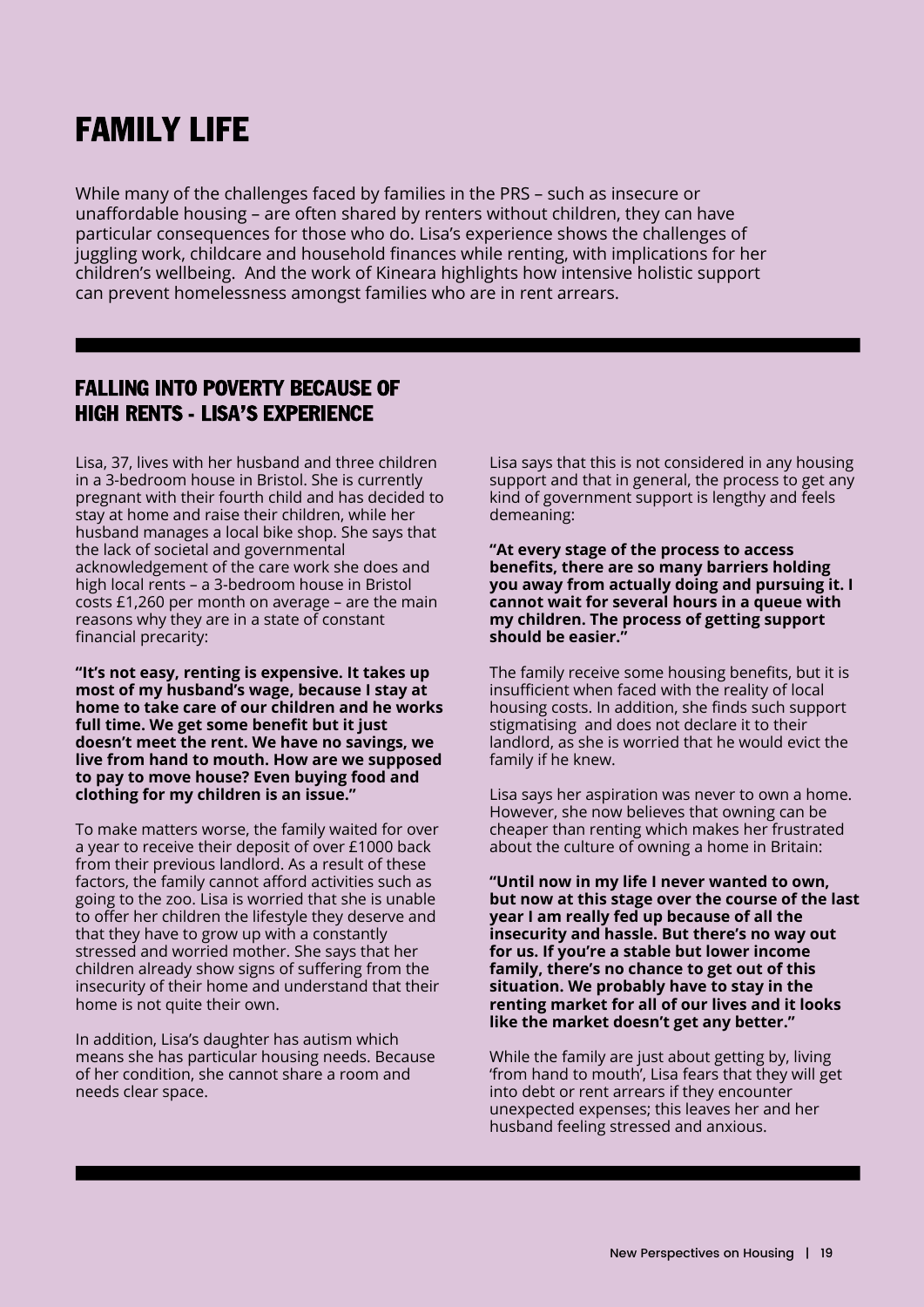

#### TACKLING THE CAUSES OF RENT ARREARS TO PROVIDE LONG-LASTING SOLUTIONS – THE WORK OF KINEARA

Kineara was founded by Maria Morgan in 2012 with the aim of supporting households, and in particular families, that are facing the problem of rent arrears, unemployment or mental health issues. The Rent Support Programme is Kineara's first and flagship programme, which is delivered in partnership with housing associations in East London. It specialises in addressing the issue holistically, looking at the multiple factors that lead to situations of rent arrears.

The organisation's model is based on family intervention practice, which Maria previously delivered for about ten years in East London. However, the lengthy interventions were not financially sustainable, so Maria and colleagues decided to focus specifically on rent arrears which appeared to be a major trigger for other issues. From that observation, Kineara's programmes were designed:

**"We piloted the programme for a year and it was really successful; people engaged with the service, and we prevented eviction. We tried it with 500 people experiencing different stages of rent arrears. We knew that the bedroom tax was coming - so we looked at the smallest amount of income that someone would have to manage on minimum benefits. That's how Kineara came about - we had a model"**

Many of Kineara's clients are affected by various difficulties, such as a lack of communication with the landlord, single-parent households, and challenges with juggling childcare, work and finances. Insecure housing and the experience of eviction can be even more traumatic for families or for people with multiple and complex needs:

**"You don't feel safe. It impacts your physical health, your confidence, relationships, employment, mental health and ability to move forwards. Maslow's hierarchy of needs shows that shelter is the foundation for any growth and development, especially for children and young people."**

The programme works with the whole family, as well as 1:1 with individuals, to explore wellbeing and coping strategies, parenting support and advice. It also addresses practical challenges in partnership, such as access to employment, benefits or household chores. Kineara works with the wider system by capitalising on effective communication between different stakeholders – the landlord, the service user and the local authority – to create a level of support between families and the housing officers, who sometimes oversee up to 1000 households.

Kineara has supported 194 households to date with a 92% success rate in preventing evictions. The programme is beneficial for landlords, too, with 91% of users agreeing to a rent repayment plan and 92% of households already having paid back some or all arrears.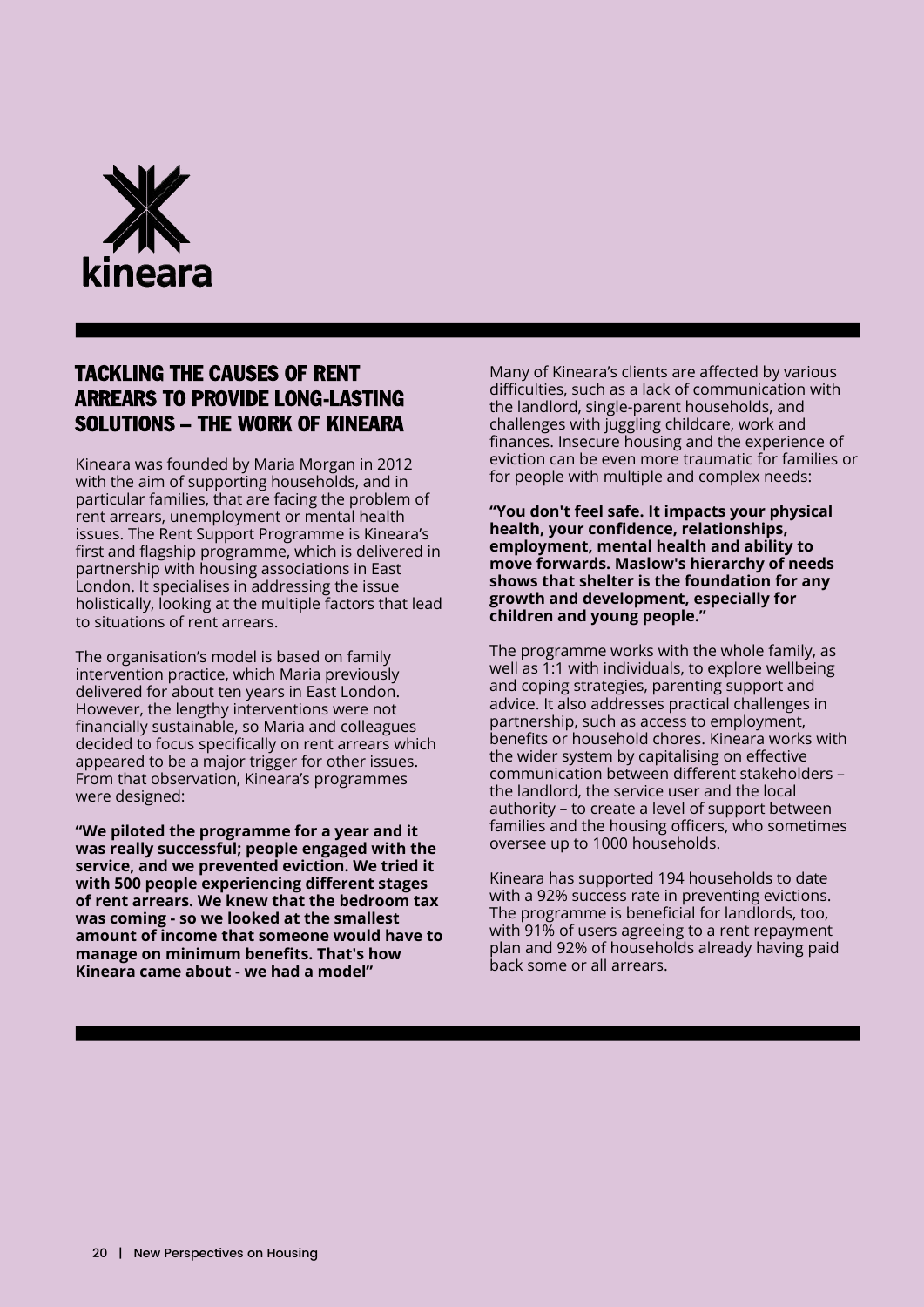

## THE ROLE OF INT E RME D I A R Y ORGANISATIONS

**BY TESSA GOODING**

**DIRECTOR URBAN PATCHWORK**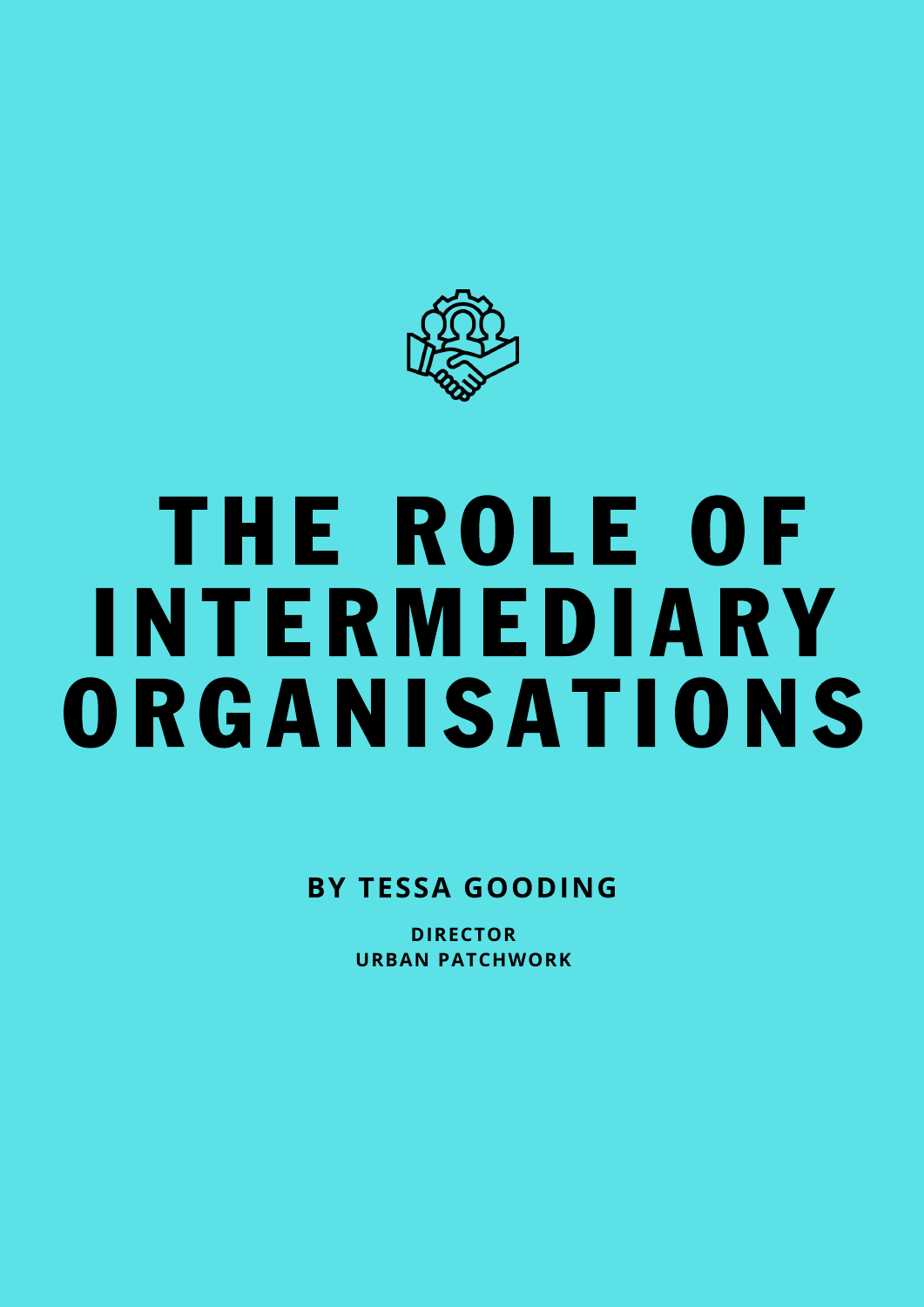Intermediaries of all kinds across industries have been having a tricky time over the last decade. Digital platforms have changed the ways in which people can connect and transact with each other, challenging many of the business models of brokers and 'middle men'. We have seen digital technology change the ways in which we can access finance (e.g. Funding Circle), holiday homes (e.g AirBnB), transport (e.g. Uber) and of course, dramatically change the ways in which we shop (e.g. Amazon).

Letting agents and estate agents have not been immune from this disruption, with the rise of platforms like OpenRent and Purple Bricks beginning to challenge more traditional shop front lettings agencies.

However, it is important to note that lettings agents have a somewhat different role from brokers like Airbnb, Uber or Amazon. Because, they are not only facilitating the exchange of a short holiday let, a car journey or consumer product but the exchange of an investment property from a landlord to a home for a tenant.

Then, often, they are also managing the relationship between a tenant and landlord, who have very different needs but the same bricks and mortar in common. They could potentially both become easily stressed when communicating or negotiating about the property. For a tenant, it's their home (and foundation for a healthy and fulfilling life), which probably uses up a significant amount of their monthly income, and for a landlord, it could be one of their biggest assets and possibly their pension plan.

So there are many challenges to effectively negotiating this relationship in a mutually beneficial way that is also of benefit to society more broadly. And this is particularly case in an industry that often encourages a dog-eat-dog competitive culture where the bottom line dominates, often overriding concerns of operating with a level of integrity that respects that housing is also someone's home.

And from June 2019, we will see more change within the sector when the Tenant Fees Act comes into force. This will effectively curb the opportunities for lettings agents to charge fees for anything but rent, deposits, changes to the tenancy requested by the tenant and fines for late payment or things like lost keys.

We are already seeing how innovations like MyHome Passport, an organisation that enables tenants to pre-qualify themselves could transform referencing and accessibility to the PRS from June. Despite success in Portugal this was not previously a viable model in the UK due to agencies' reliance on tenant referencing fees. We are also likely to see further automation and digitisation of the lettings market, driven by the end users: tenants and landlords, rather than perverse agent incentives.

Regulating landlords becomes even more difficult in a digital platform economy without explicit agreements with platforms and (as we have seen with research into racial discrimination on AirBnB) it can be far easier to accept or reject tenants without reason through a digital platform, than through a traditional brokering agent.

Meanwhile, another kind of intermediary has been growing over recent years; the ethical lettings agency. These include lettings agencies who offer security and guarantees for landlords and provide safe, secure, quality homes for people who are often on low incomes. We see the rise of ethical lettings agencies across the UK, usually in places of high need like Redcar, Northampton, Southwark and the East End of Glasgow. These agencies, which are usually asset-locked social enterprises, are committed to providing a service for both landlords and tenants.

**In the third sector,** charity St Mungo's codeveloped an impact investment property fund with social investor Resonance. This fund has sourced, purchased and refurbished over 250 properties, which are then leased by the St Mungo's Real Lettings agency. The real lettings team then let these properties at affordable rates to homeless families and individuals who are ready for independent living but struggle to access private rented accommodation, whilst providing support where required throughout the tenancy.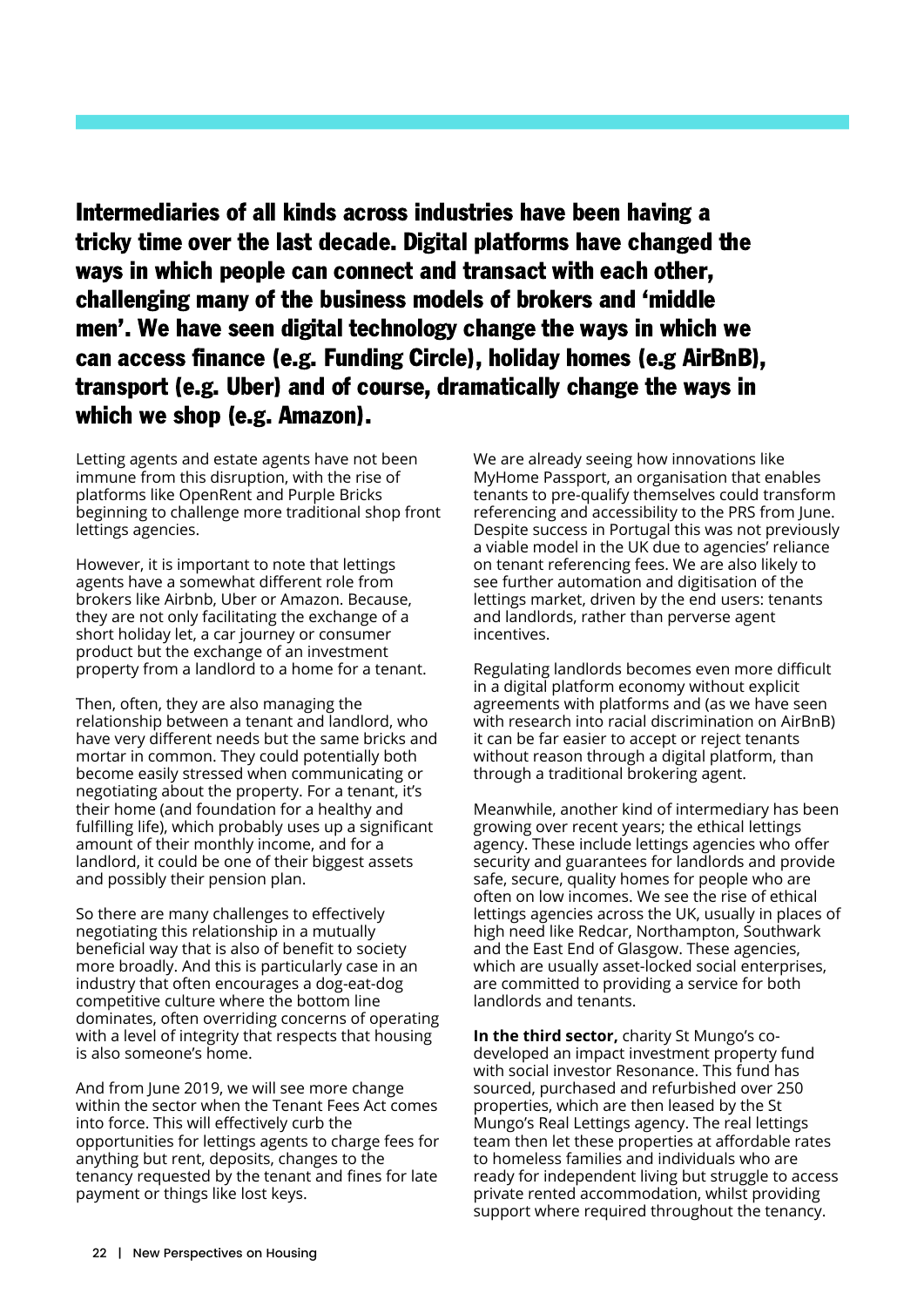

At the same time, housing associations such as Notting Hill Genesis are setting up their own lettings agencies (in their case, Folio London) to market both their own build-to-rent open market properties and other landlords' properties, to set new standards in the agency sector and use surpluses to meet more housing need.

**In the public sector**, there has been talk of setting up a London-wide non-profit social lettings agency to place vulnerable tenants usually in receipt of housing benefit into cheaper PRS properties.

Many local authorities already take this approach on a small scale, as it works out substantially cheaper than paying the nightly temporary accommodation rates.

**Finally, in the private sector** there are organisations like us, Urban Patchwork. We are a self-funded social enterprise estate and lettings agency in Southwark, providing a friendly residential sales and lettings service, and will use the majority of profits to support homeless housing and support projects. In a similar vein, other private sector social enterprise lettings agencies, like Homes for Good in Glasgow, use the surplus from their core business to provide support services to their most vulnerable tenants, helping them sustain their tenancies, often with incredible results.

These are all examples of a break from the now normalised letting agent model where there is a focus on profit, often seemingly above all else. This model is now being increasingly questioned by customers wondering what value they are getting for their money – from both sides, landlords and tenants.

Organisations like ours aim to encourage a return to the agency sector's roots, where local independent agencies provided value to their community by supporting local events and projects on top of sales and lettings services. We also have the unique position to review practice and influence positive change in the agency sector from the inside out.

More broadly, social innovations across intermediaries in the PRS also tend to have another aim in common; to challenge the trading of property at its current exchange value (where it is seen as an asset/investment) in situations where it undermines its primary use as a home.

When this situation happens, people are often priced out of the housing market or excluded from it for other reasons, such as failing referencing due to being in receipt of housing benefits, or having children, a pet or accessibility needs.

To round up, the role of digital technologies and the potential of new, socially responsible intermediaries presents both challenges and opportunities. Some particularly interesting points to consider are:

- As a conservative estimate between 2013/14 and 2017/18, local councils spent £3.87bn on temporary accommodation, £937m in the last year alone, driven by a combination of increases in homeless people and a reduction in affordable rental accommodation for low income workers.<sup>8</sup> How do we simultaneously work with the symptoms of this problem, as well as the root causes? What role can new intermediaries play in increasing the volume of affordable homes in the short term?
- With increasing calls to regulate the lettings market, but little to no resource to implement regulation, how can digital technologies work towards achieving the intended outcomes of regulation?
- How can we determine the extent to which digital intermediaries may exacerbate issues of exclusion or discrimination of low income and vulnerable people seeking a home to rent?
- What role do ratings platforms (such as MarksOutOfTenancy) play in improving the quality and security of rental homes?
- Social and Ethical Lettings agencies are currently operating at a small scale. What's required to take them from the margins to the mainstream?

https://www.insidehousing.co.uk/news/news/councilstemporary-accommodation-spend-nears-1bn-57695 8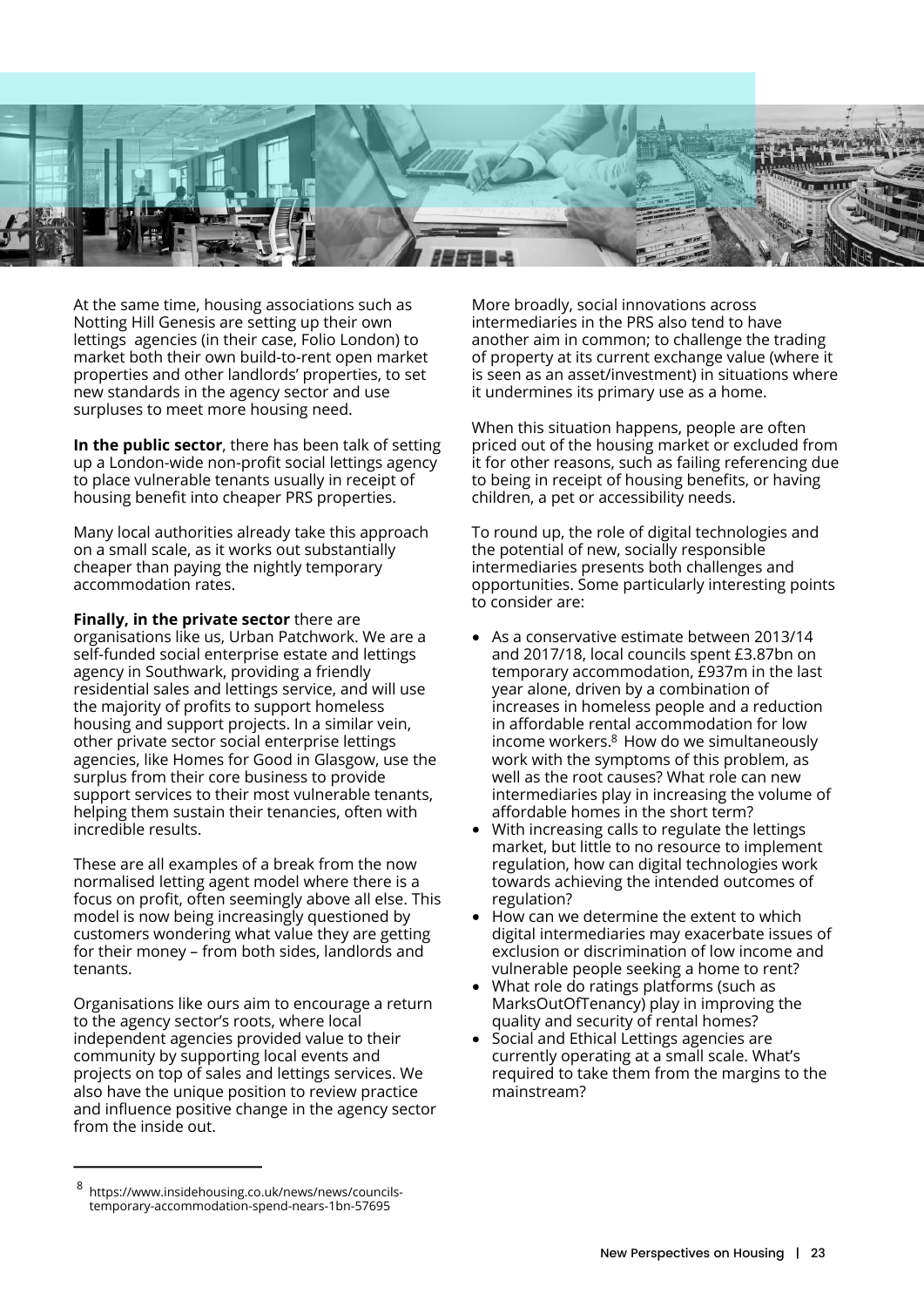### THE MIDDLE MEN

In the private rental sector, letting agencies are a major intermediary – both in terms of their role in connecting landlords and their properties with prospective tenants, and in terms of their role as property managers. All too often, both sides are frustrated with the outcome. Hannah is a young tenant who went from experiencing a rental nightmare in Brighton to renting what she feels is a home in London and explores the key role that letting agents played in determining this experience. On the other side of the equation, Karen is a landlord who feels that landlords are unfairly tarnished with the same brush and that the letting agents they work with vary hugely in terms of quality of service. Trying to change this dynamic is Urban Patchwork, a letting agent which aims to reconcile the social and commercial value of rental properties through their work.

#### FROM RENTAL NIGHTMARES TO RENTAL HOME – HANNAH'S STORY

Hannah, 25, is a Project Manager and lives with four friends in a flat in New Cross Gate, London. Hannah has been living in the private rental sector for the past seven years since she was a student in Brighton.

At University in Brighton she had consistently poor experiences of renting and, in particular, of working with letting agencies, who managed the properties she lived in. Several of her former letting agents were unwilling to do necessary repairs, such as fixing a leaking shower, removing woodlice, or addressing serious damp.

#### **"People don't care about your welfare as a tenant. It was the same for everyone that I knew. Only one person I knew had a good experience through a private landlord."**

Getting her deposit back was also often an issue – she lost hundreds of pounds from deposits paid to her Brighton landlords despite taking good care of the properties. On one occasion, simply because she and her housemates hadn't used the cleaners recommended by the letting agent when they were moving out, and had instead used a cheaper alternative professional cleaning service, they were fined over £300. Hannah believes that some letting agents see students as an "easy market" because when "you're 18 or 19 you have no idea".

Hannah's first positive experience of renting has been living in her current home which she found through, and which is managed by, a local letting agency. Hannah feels respected as a tenant for the first time and says that, **"I was almost suspicious because the service was so different"**.

For example, while a few things having needed fixing, these have always been addressed quickly and they have regularly communicated progress to Hannah and her housemates.

#### **"It feels like we can live a real normal life in this house. Previously we felt so insignificant. I feel like I'm being treated like an adult instead of like a child. It's more humanising."**

She says that her current letting agents have always been very responsive and aren't as "robotic" as other agencies.

This is positive for the landlord and letting agent as well, as Hannah explains: **"I have more respect for the property - I want to make it my home"**

Hannah thinks there is a need to demystify the jargon in the rented sector, especially for younger tenants and **"have a middle man to help you out when you're clueless"**.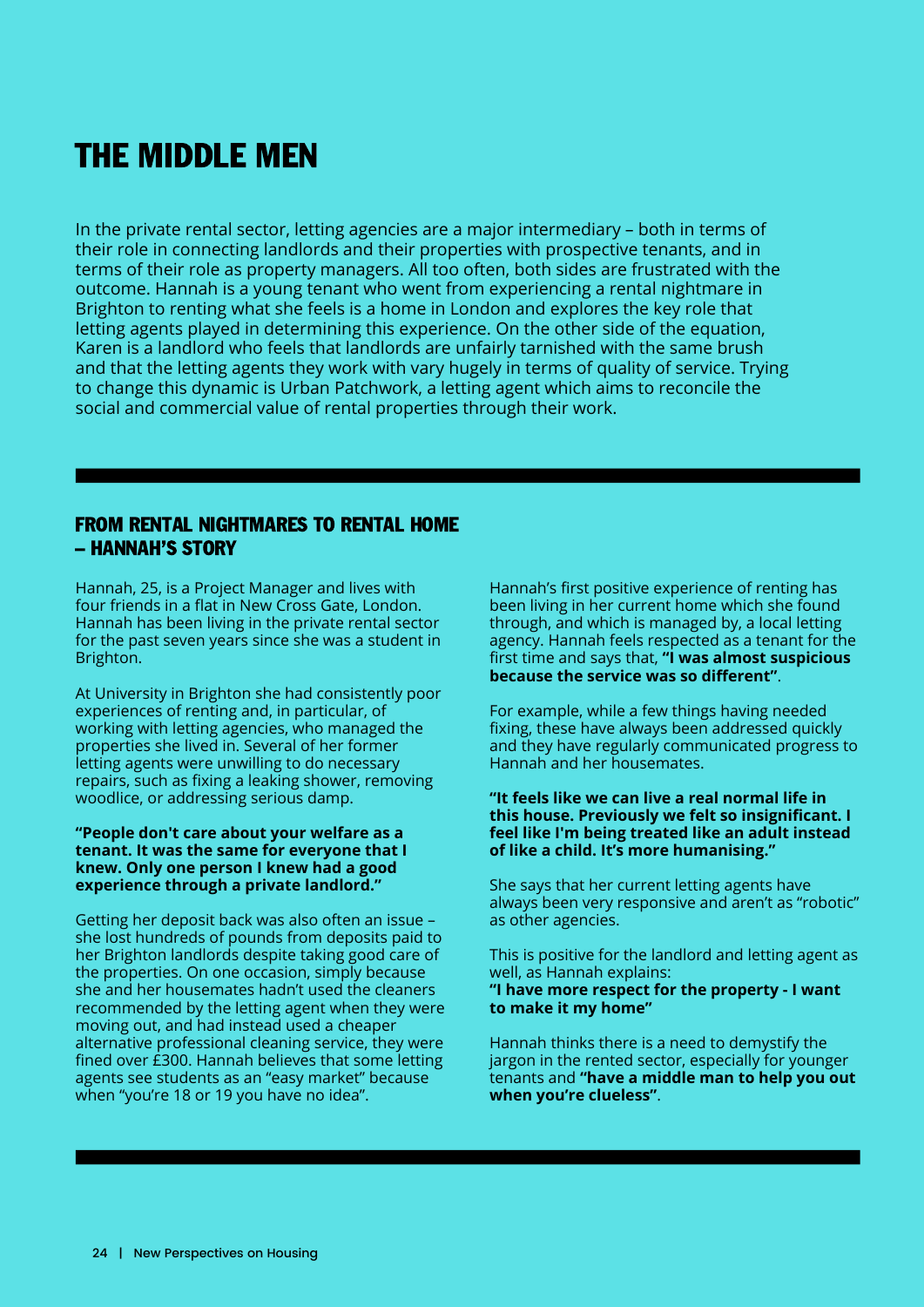### Urban Patchwork

#### NOT ALL LANDLORDS OR LETTING AGENTS ARE THE SAME – KAREN'S STORY

Karen is a retired lawyer who bought her first rental flat in London 19 years ago, which her husband and daughter both lived in initially. She now owns three flats, two of which are in London and one is in Bedford.

Over the last ten years, Karen has had experience with different large estate agents and whilst they were very quick in finding new tenants for her flats, she did not like the fact that they discouraged her from direct communication or information sharing with the tenants. Her background in legal property allowed her to negotiate a lower fee for the estate agents as she did much of the work, such as tenancy agreements and deposits, by herself. However, her overall experience was far from great.

Her recent experience of working with the estate agents Urban Patchwork has been different and she says that:

**"They are not comparable to other agents. They are a new and family business. They are lean and hungry which makes them very different to the large and complacent agents we've worked with previously."**

She decided to work with them as their office is next door to one of her London properties. The fact that they are a social enterprise was of less concern to her, than her perception that they would be reliable and competent.

Karen is convinced she does a good job as a landlord and cares personally about her properties being well-maintained, each of which she says she knows inside-out. Negative perceptions of landlords frustrate her and she is worried about the new regulation and taxation being introduced:

**"I find the whole situation is as though all landlords are bad people and we all need to be punished. Regulation and taxation are such that I won't be able to afford to carry on. I've been a landlord for 10 years and don't have much of a pension. It's a bit cruel. I'm a good landlord. I do everything required but I feel I am tarnished with the same brush as all of them."**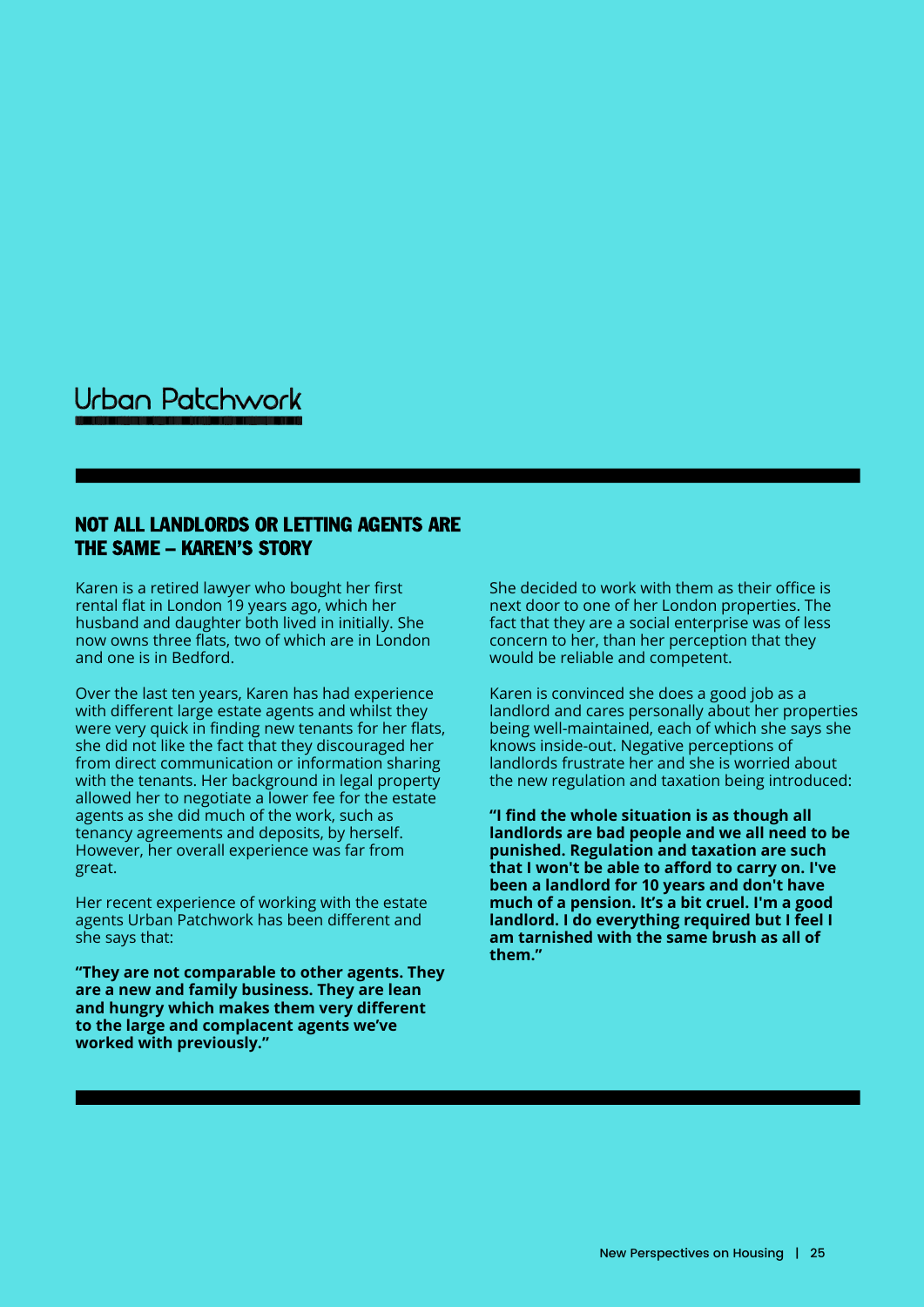

## USE OF **EXISTING HOUSING** S T O C K

**BY ANNA MINTON**

**SCHOOL OF ARCHITECTURE, COMPUTING AND ENGINEERING UNIVERSITY OF EAST LONDON**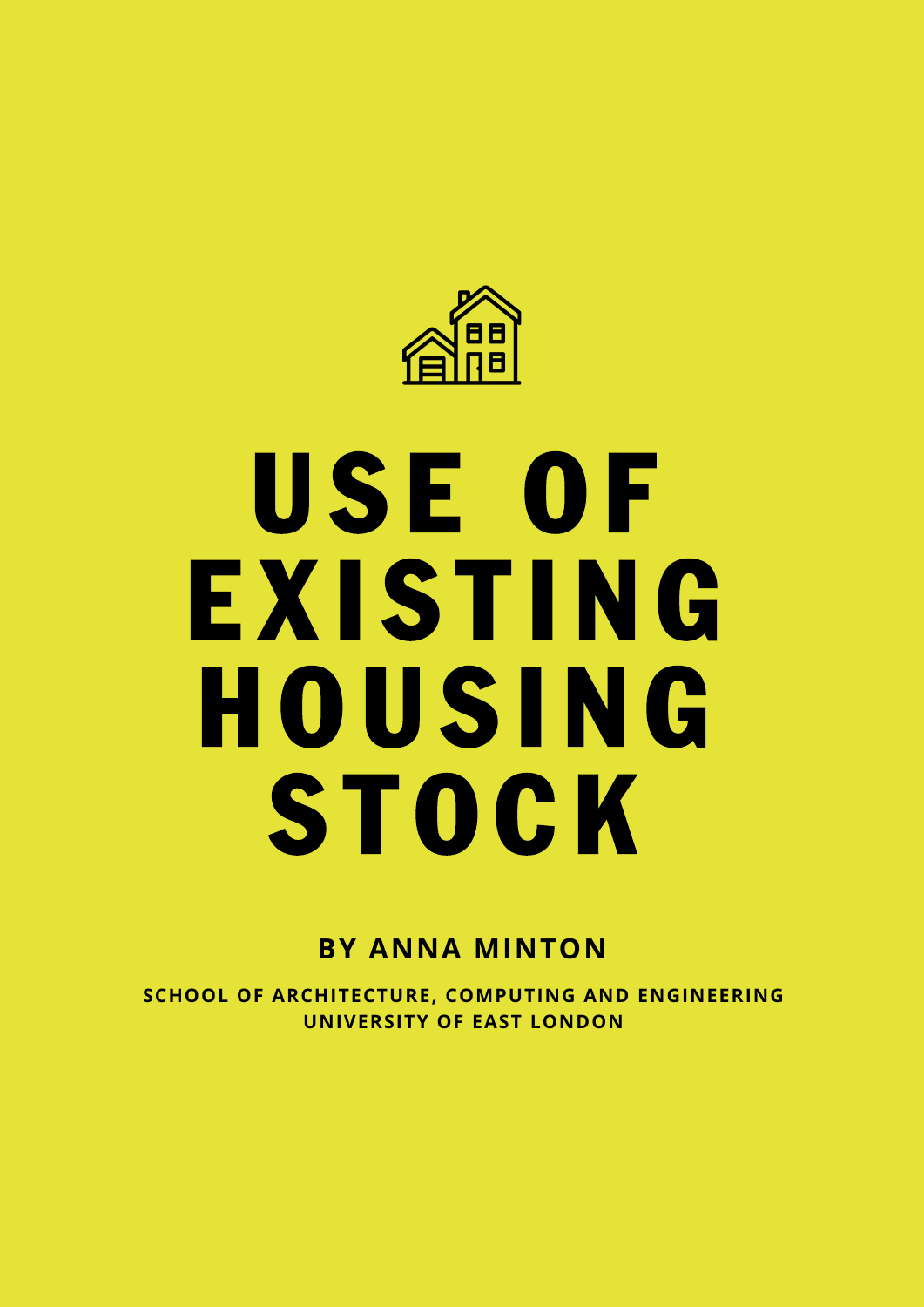According to the Department for Communities and Local Government's English Housing Survey 2014-15, 51%of owner-occupied homes – amounting to 7.3 million households - in the UK are under-occupied, which means that homes have at least two bedrooms that are not regularly occupied. This compares with an equivalent figure of 39% in 1995-6, an increase of 2 million underused homes in 20 years.

Similarly, 2011 census data reveals that there are 1.2 bedrooms per capita and even 1.01 in London, more than ever before, leading to the conclusion that the housing crisis is not caused by a lack of supply as much as an inefficient use of existing housing stock. As the Economic Affairs Committee of the House of Lords (2016) concluded:

#### **"The existing stock of housing in England is not used particularly efficiently."**

A number of negative social consequences arise from this affecting both the older owners of under-utilised homes and the younger people at the sharp end of the housing crisis, often living in unaffordable, poor quality and overcrowded accommodation.

There are a number of reasons for underoccupation, including:

- Empty bedrooms in large inner city areas.
- Investment property left empty.
- Distribution of housing in relation to employment.

I will focus on the first issue as it seems most ripe for disruptive innovation. From a financial point of view, over the last 40 years, it has been a much more profitable investment to keep money in an appreciating property than downsize and put it in the bank or in many other investments. The central role of housing as an investment and a store of wealth is a primary driver of underoccupation, buttressed by relevant property taxes. In addition to stamp duty, capital gains and inheritance taxes, council tax acts as an incentive for older people on their own to remain in large properties, rather than rent out rooms or share with others, as people who live alone receive a 25% council tax discount, regardless of the size of their property.

Equity release mortgages, allowing homeowners to free up capital based on the ever increasing value of their home, have also undoubtedly had an impact.

The under occupation of housing has already been the focus of government policy, with underoccupation in the social housing sector targeted by the government with the introduction of the controversial 'Bedroom Tax' in 2013, which cut housing benefit by 14% for one spare bedroom and by 25% for two or more spare bedrooms. Social housing only accounts for less than a fifth of the total housing stock, but the tax affected more than half a million people, according to figures from the first year following its introduction.

The 'Bedroom Tax', was introduced as part of the Coalition government's Welfare Reform Bill and was accompanied by a political narrative which emphasised that it was not fair that the taxpayer should have to subsidise social housing residents to have extra rooms. Conversely, the political and media narrative has simultaneously valorised rising house prices, despite the worsening housing crisis, and policies to expand home ownership, such as the Help to Buy scheme, remain one of the government's favoured approaches to tackling the issue of housing affordability.

For the debate around the use of existing stock to gain traction, it needs to be framed around a new narrative, which could open the Overton Window 9 to a consideration of changes to relevant property taxes and to alternative ways of utilising the spare space in larger homes. To gain political credibility it is vital this narrative is not seen as punitive to older people in large underused homes, who are often core voters, but rather as life enhancing for older as well as younger people.

The Overton window is "the range of policies voters will find acceptable", named after Joseph P. Overton who coined the phrase and its usage. 9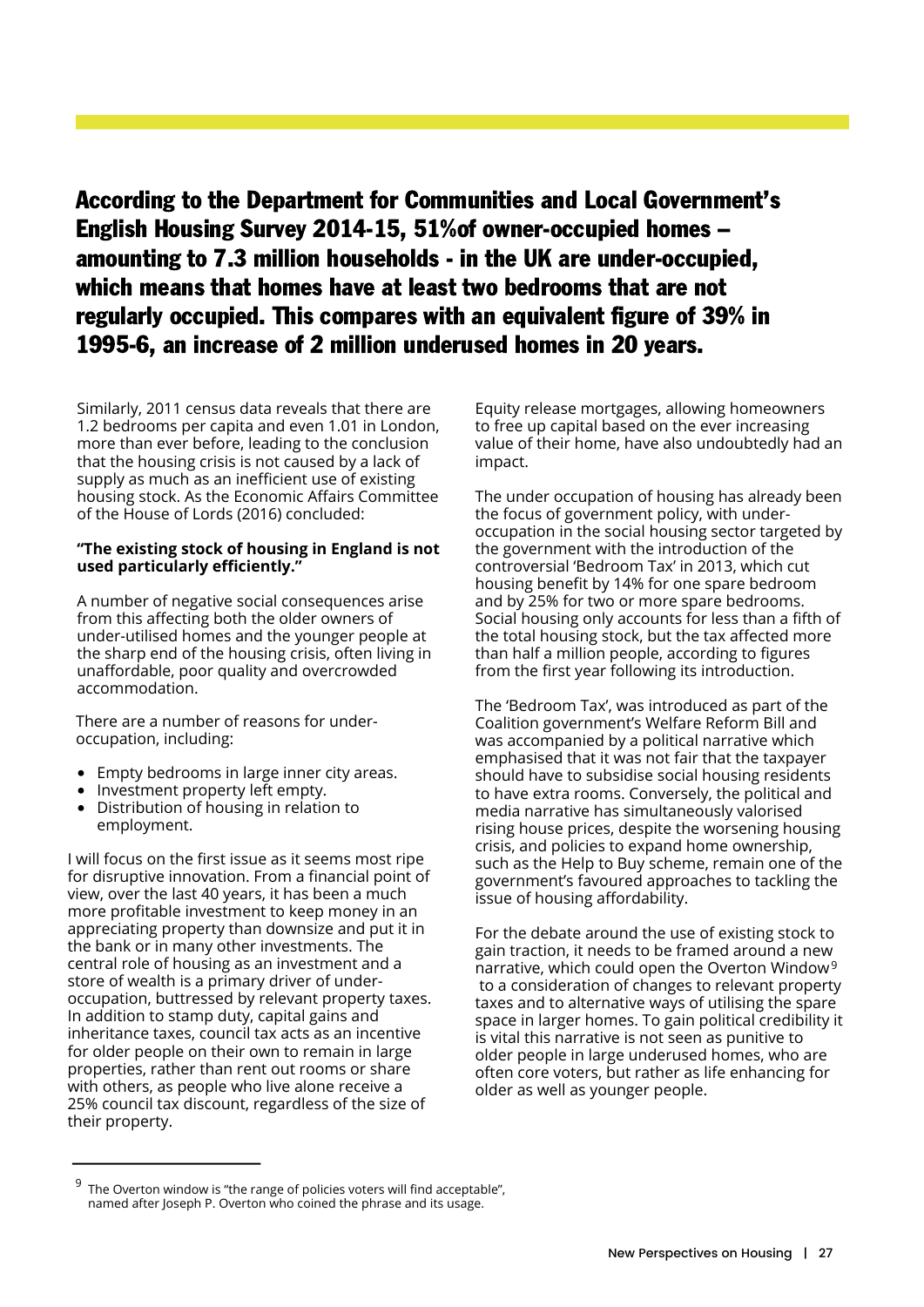While financial and tax incentives to encourage older homeowners to downsize are clearly of vital importance, psychological and cultural factors also inhibit downsizing. The 4 bedroom family home I grew up in is one of these underused homes, with my mother reluctant to move although the house – with its four bedrooms - is too big for her and increasingly difficult to maintain. For many older people, they are deeply attached to their homes and neighbourhoods which can provide a source of ontological security – that is a sense of order and continuity - in a changing world. These emotional and psychological factors are often more important to home-owners than the knowledge that the property is an appreciating investment, or the tax advantages they may gain by staying-put. Nevertheless, whatever the reason for people choosing not to down-size or share, we know that living alone is associated with feeling lonely, which is in turn detrimental to people's wellbeing and health, as well as often excluding habitable bedrooms from the housing market.

For those who do not wish to move, regardless of tax inducements, an expansion and reframing of the existing 'Homeshare' scheme, as explored in the following case studies, could be considered. Homeshare matches older people in need of some help with independent living with younger people who contribute 10 hours a week of assistance, from shopping to gardening, in return for low rent. However, a great many older people in larger homes do not need help and would baulk at being identified in such a way; similarly many older people may not wish to identify as lonely. However, a new narrative around lower cost renting in larger underutilised homes, accompanied by tax breaks, may start to alter perceptions.

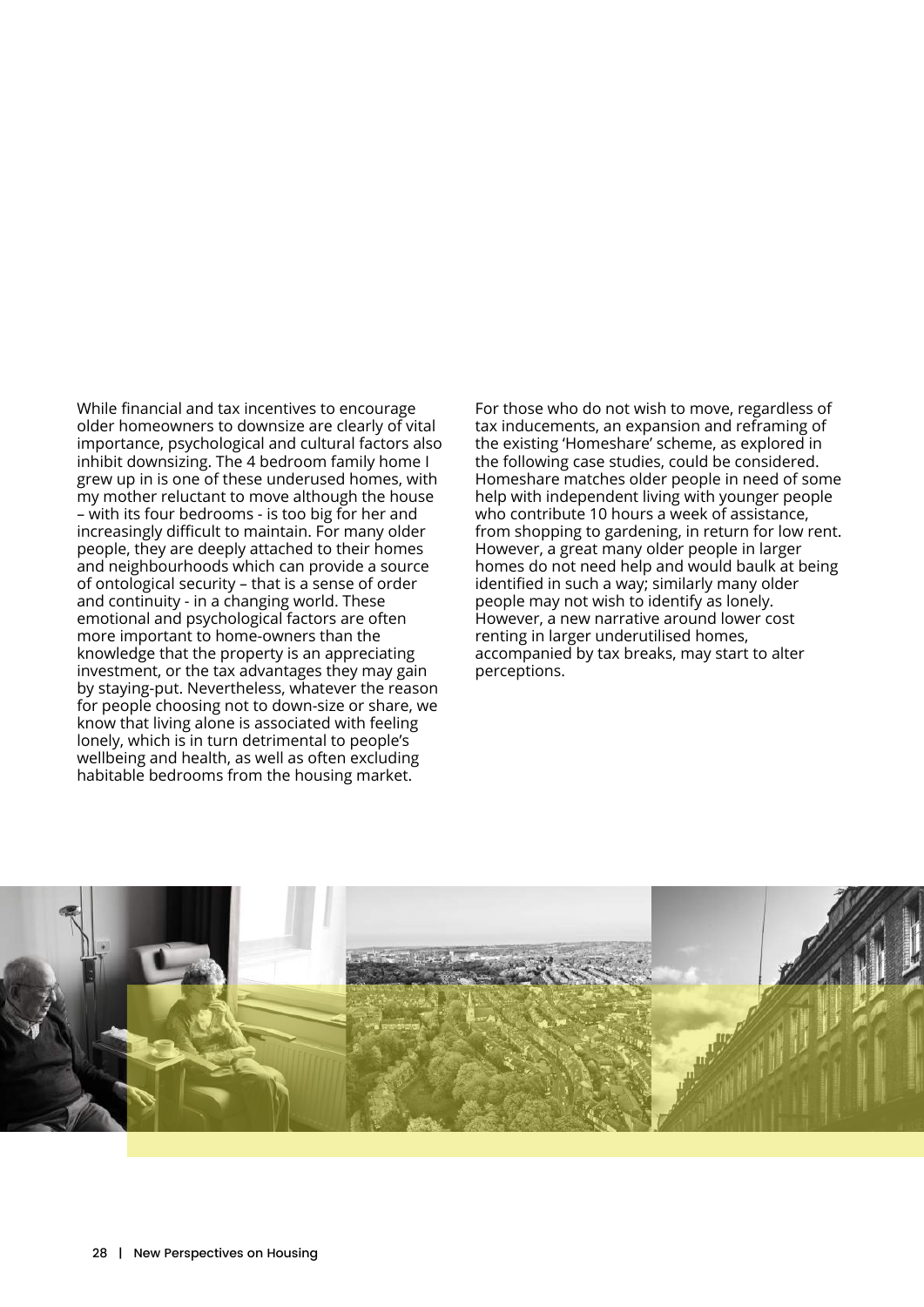### SHARING IS CARING

One solution to the increasing challenge (or perhaps opportunity) of under-occupancy of existing housing in the UK is the idea of inter-generational home-sharing. The work of Homeshare UK demonstrates that it is possible to make better use of existing housing stock in a way which has real benefits for both home-owners and tenants. The story of Andy and George shows how far it goes beyond just efficient use of bricks and mortar, and how intergenerational living can simultaneously addresses other social issues such as loneliness.



#### "WHY NOT FIGHT TWO PRESSING ISSUES AT ONCE?" THE WORK OF HOMESHARE UK

Homeshare UK has existed for over 20 years but only recently started to grow into a large scale social enterprise. It operates under the umbrella of Shared Lives Plus, a larger membership organisation, which is the network for both Homeshare and Shared Lives, where a care giver is matched with a person in need of care. The concept of Homeshare UK is simple: it brings two people to live together and support each other for mutual benefit. A householder (with a spare room) is matched with a person in need of housing who, in return for low cost accommodation, offers a minimum of 10 hours weekly support, for example by helping with cooking, shopping or cleaning but also companionship. In most cases, the householder is an older person needing support to continue living in their own home. Homesharers are mainly younger people who would otherwise struggle to afford housing where they study or work.

Under occupation of homes is a growing issue, with a total of 51% of owner-occupied homes in England having at least two bedrooms not regularly occupied in 2014/15, compared to 39% only ten years earlier. Deborah Fox, Policy and Development Officer at Shared Lives Plus explains that:

**"Most people don't think housing is an issue. Some people live in huge houses but are not aware about the issue that others need housing. People don't understand that this is a big problem in the country. Similarly to how people started to talk about isolation and loneliness, people should talk more about the problem of lack of housing."**

Homeshare helps to use private housing stock more efficiently and, in doing so, simultaneously tackles two social problems: loneliness and isolation among elderly people, and unaffordability of housing. The organisation has grown from six programmes in the UK that match people, to 23 in the past two and a half years. Currently, there are 357 Homeshare matches, with a constantly increasing number of homesharers.

Deborah believes that Homeshare alone cannot solve the issue of lack of housing availability. She thinks it is necessary for different social innovators to work together, for planners and architects to think ahead and plan homes tailored to future demographics, and for policy makers to be more supportive of social innovations.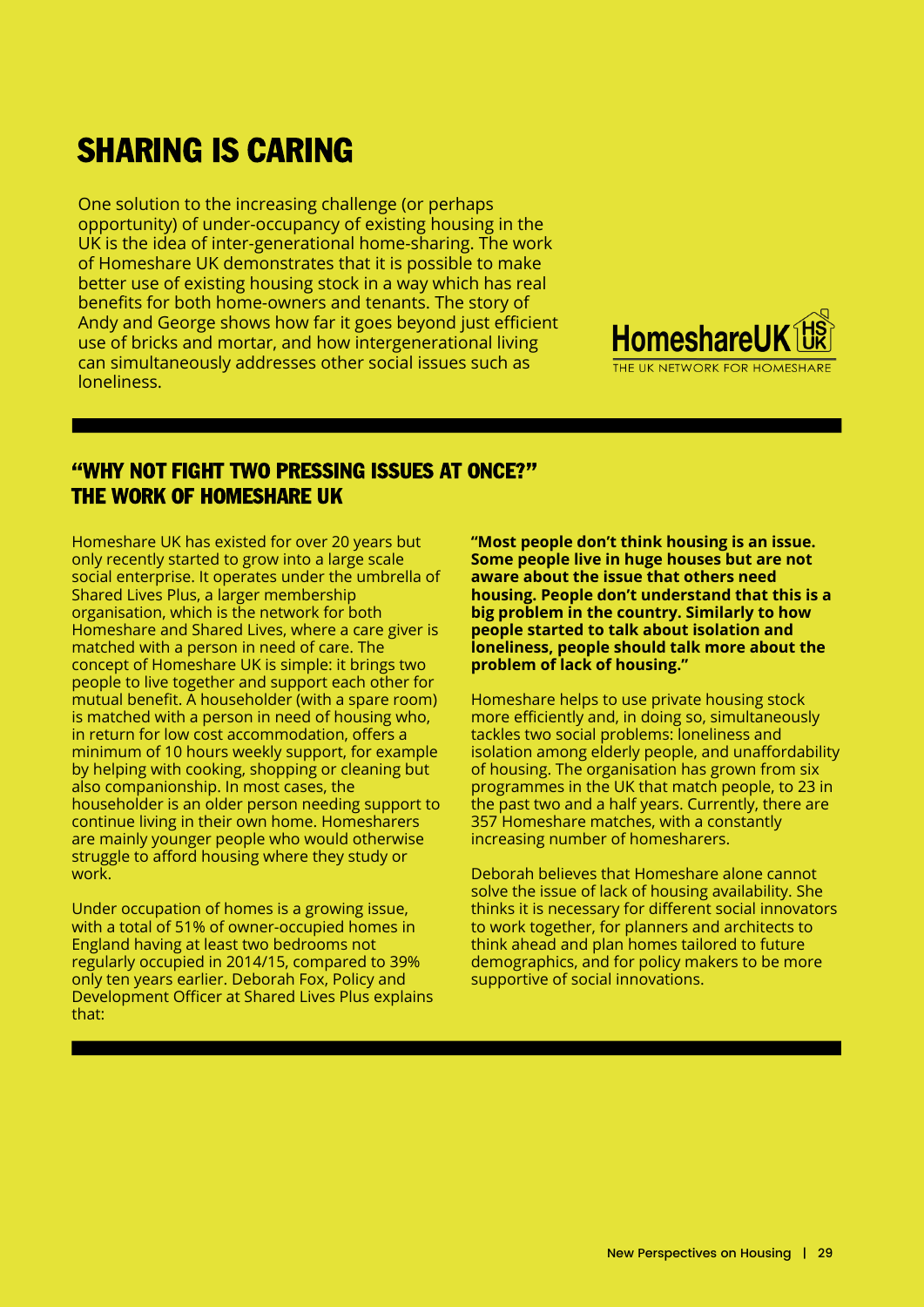

#### SHARING A HOME, SHARING FRIENDSHIP: **ANDY AND GEORGE'S HOMESHARE STORY 10**

Before George moved in, Andy (68) had lived alone for 14 years. The former army engineer had travelled the world but after retiring, he found himself in the situation of being socially isolated, **"sat in front of the box all day"**, and in a home which was bigger than he needed with a spare bedroom.

This changed drastically when George, who came to the UK from Romania, moved in. The two were matched by PossAbilities Homeshare, Homeshare UK's partner in Heywood. PossAbilities cleared George through a DBS and application process and, after a skype conversation to get to know each other and to see if they were compatible, George moved in.

George pays Andy £9 a week plus £150 a month to Homeshare. This is much cheaper than George would pay for private rental which would be on average £427 a month for a one bedroom apartment in the region.<sup>11</sup>

#### George says:

#### **"My colleagues at Argos are jealous at how little I pay".**

He spends at least 10 hours a week with Andy and sleeps a minimum of five nights a week at the home to give Andy peace of mind that he is not alone.

This home-sharing arrangement is not only financially beneficial for George; he also enjoys the companionship it provides, since he only moved to the country recently and didn't know many people locally. The two of them enjoy watching the American war comedy-drama MASH together and going bowling. The only point of contention has been cooking; they each prefer their own food. But that doesn't matter too much, because they still enjoy the company during dinner and George enjoys practising speaking English.

<sup>&</sup>lt;sup>10</sup> Homeshare UK Annual report 2017-18

https://www.home.co.uk/for\_rent/heywood/ current\_rents?location=heywood 11